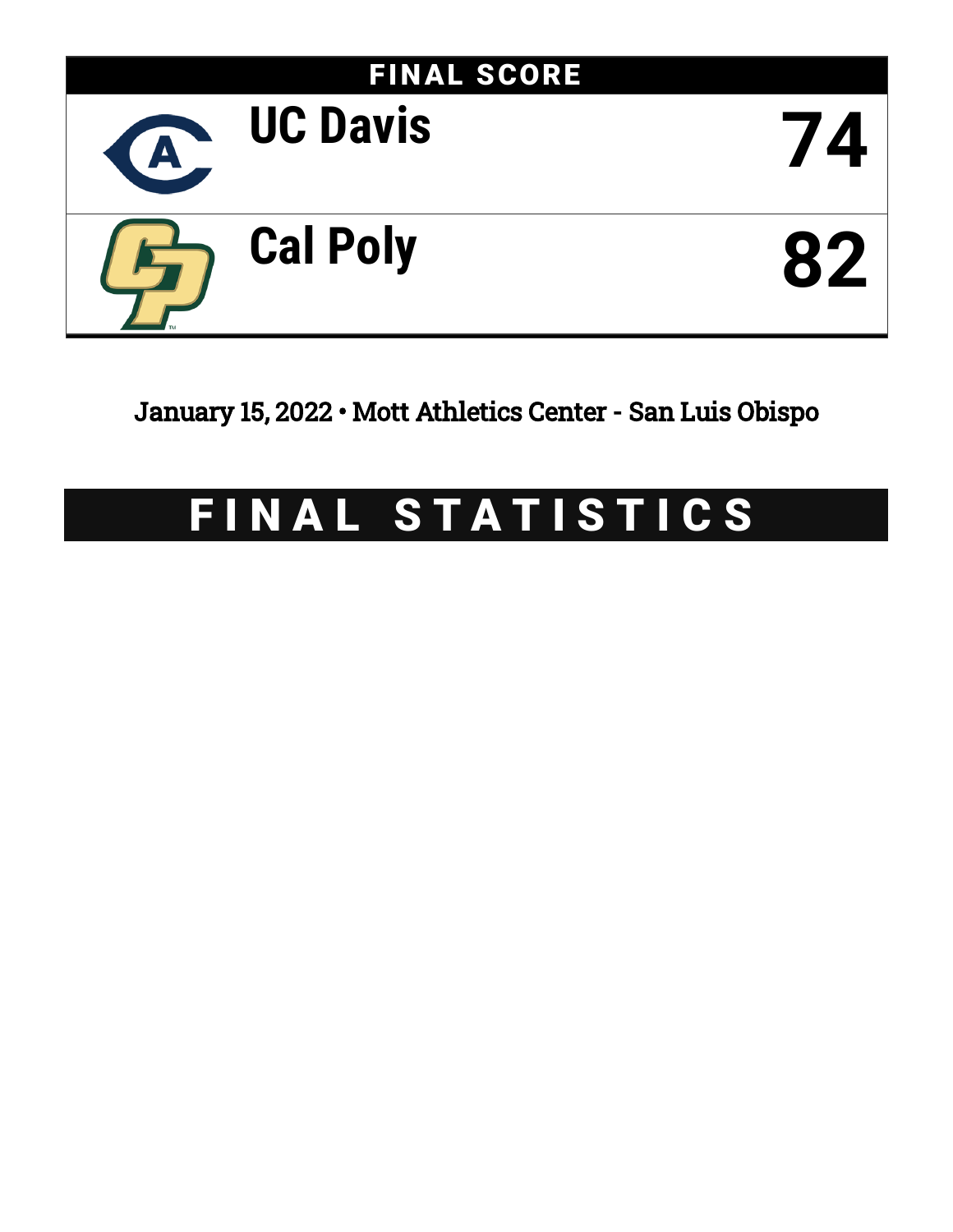### **Official Box Score UC Davis vs Cal Poly Game Totals -- Final Statistics January 15, 2022 at Mott Athletics Center - San Luis Obispo**



# **UC Davis 74**

| No. | Plaver               | S  | Pts             | FG        | 3FG      | FТ      | 0R | DR           | TR             | PF           | A              | TO       | <b>Blk</b>     | Stl      | Min   | $+/-$          |
|-----|----------------------|----|-----------------|-----------|----------|---------|----|--------------|----------------|--------------|----------------|----------|----------------|----------|-------|----------------|
| 04  | ANIGWE, CHRISTIAN    | F. | 20              | $10 - 15$ | $0 - 0$  | $0-0$   | 9  | 4            | 13             | 3            | $\mathbf{0}$   | 3        |                | 0        | 32    | 3              |
| 05  | <b>MANJON, EZRA</b>  | G  | 16              | 7-19      | $0 - 2$  | $2 - 4$ | 3  | 4            | 7              | 0            | 8              | $\Omega$ | 1              | 0        | 39    | $-5$           |
| 11  | <b>FULLER, CALEB</b> | G  | 9               | $3 - 10$  | $2 - 4$  | $1 - 1$ | 0  | 2            | $\overline{2}$ | 4            | 3              | 3        | $\mathbf{0}$   | $\Omega$ | 32    | -6             |
| 24  | ADEBAYO, ADE         | G  |                 | $0 - 2$   | $0 - 1$  | $1 - 2$ | 0  | $\mathbf{0}$ | $\mathbf{0}$   | $\mathbf{0}$ | $\overline{0}$ | 1        | $\overline{0}$ | $\Omega$ | 9     | $-13$          |
| 40  | PEPPER, ELIJAH       | G  | 16              | $6 - 13$  | $2 - 7$  | $2 - 3$ | 0  | 5            | 5              | 5            |                | 2        | $\Omega$       | 2        | 40    | -8             |
| 00  | MILLING, KANE        | G. | 12 <sup>°</sup> | 4-10      | $3-5$    | $1 - 2$ | 2  | 1            | 3              | 3            | 2              | $\Omega$ | $\mathcal{P}$  | 1        | 35    | $\Omega$       |
| 03  | <b>MURPHY, AARON</b> | F  | 0               | $0 - 0$   | $0-0$    | $0-0$   | 0  | 1            | 1              | 3            | $\mathbf{0}$   | 0        | 1              | 0        | 8     | $-11$          |
| 10  | DEBRUHL, LEO         | G  | $\Omega$        | $0 - 3$   | $0 - 2$  | $0 - 0$ | 4  | $\Omega$     | 4              | $\Omega$     | $\Omega$       | 1        | $\Omega$       | $\Omega$ | 6     | $\overline{0}$ |
|     | <b>TEAM</b>          |    |                 |           |          |         | 1. | 3            | 4              | $\mathbf 0$  |                | 0        |                |          |       |                |
|     | <b>TOTALS</b>        |    |                 | 74 30-72  | $7 - 21$ | $7-12$  | 19 | 20           | 39             | 18           | 14             | 10       | 5              |          | 3 200 |                |
|     |                      |    |                 |           |          |         |    |              |                |              |                |          |                |          |       |                |

| <b>Shooting By Period</b><br>Period | FG        | FG%   | 3FG      | 3FG%     | FT      | FT%   | Deadball Rebounds: 1,0<br>Last $FG: 2nd-00:09$            |
|-------------------------------------|-----------|-------|----------|----------|---------|-------|-----------------------------------------------------------|
| 1st Half                            | $12 - 33$ | 36%   | $2-9$    | 22%      | $1 - 2$ | 50%   | Biggest Run: 10-0                                         |
| 2nd Half                            | 18-39     | 46%   | $5-12$   | 42%      | $6-10$  | 60%   | Largest lead: By 0 at 2nd-08:26<br>Technical Fouls: None. |
| Game                                | $30 - 72$ | 41.7% | $7 - 21$ | $33.3\%$ | $7-12$  | 58.3% |                                                           |

# **Cal Poly 82**

| No.             | Player                  | S. | <b>Pts</b>    | FG.      | 3FG      | FT      | OR       | DR. | TR             | PF            |                | A TO     | <b>Blk</b> | Stl      | Min      | $+/-$          |
|-----------------|-------------------------|----|---------------|----------|----------|---------|----------|-----|----------------|---------------|----------------|----------|------------|----------|----------|----------------|
| 01              | PIERCE, CAMREN          | G  | 15            | $3-9$    | $2 - 4$  | $7-8$   | 0        | 4   | 4              | 2             | 8              | 4        |            | 0        | 34       | 11             |
| 02 <sub>1</sub> | <b>TAYLOR, TREVON</b>   | G  | 7             | $2 - 5$  | $0 - 2$  | $3-4$   |          | 2   | 3              | $\mathbf 1$   | 1              | $\Omega$ | $\Omega$   | $\Omega$ | -33      | $\mathbf{1}$   |
|                 | 04 STEVENSON, BRANTLY   | F. | 12            | $4 - 8$  | $1 - 3$  | $3 - 4$ |          | 2   | 3              | 4             | 3              | 1        | $\Omega$   |          | 30       | 15             |
|                 | 15 KOROMA, ALIMAMY      | F. |               | 21 9-12  | $2 - 2$  | $1 - 2$ | 1.       | 6   | $\overline{7}$ | 3             | $\mathbf{0}$   | 1        | 5          | -1       | 25       | 10             |
|                 | 33 COLVIN, KYLE         | F. | 11            | $3-6$    | $1 - 3$  | $4 - 4$ | 1        | 5   | 6              | $\Omega$      | $\Omega$       | $\Omega$ | $\Omega$   | $\Omega$ | 30       | 7              |
|                 | 03 SANDERS, KOBE        | G  | 6             | $1 - 4$  | $0 - 2$  | $4 - 4$ | $\Omega$ | 2   | 2              | $\mathcal{S}$ | $\overline{4}$ | -1       | $\Omega$   |          | $1 \t22$ | $-1$           |
|                 | 05 FRANKLIN, JULIEN     | G  | $\mathcal{P}$ | $1 - 2$  | $0 - 0$  | $0-0$   | $\Omega$ | 2   | 2              | $\mathcal{P}$ | $\Omega$       | 1        | $\Omega$   | $\Omega$ | 13       | $-10$          |
| 14              | <b>JAAKKOLA, TUUKKA</b> | F. | 8             | $2 - 5$  | $0 - 0$  | $4-6$   | 1.       | 2   | 3              | 2             | $\Omega$       | 1        | $\Omega$   | $\Omega$ | -12      | $\overline{7}$ |
|                 | <b>TEAM</b>             |    |               |          |          |         | 3        | 2   | 5              | $\mathbf{0}$  |                | 0        |            |          |          |                |
|                 | <b>TOTALS</b>           |    |               | 82 25-51 | $6 - 16$ | 26-32   | 8        | 27  | 35             | 17            | 16             | 9        | 6          |          | 3 200    |                |
|                 |                         |    |               |          |          |         |          |     |                |               |                |          |            |          |          |                |

| Game                                | 25-51     | 49.0% | $6 - 16$ | 37.5% | 26-32     | 81.3% | 2 |
|-------------------------------------|-----------|-------|----------|-------|-----------|-------|---|
| 2nd Half                            | $11 - 26$ | 42%   | $2-9$    | 22%   | $21 - 24$ | 88%   |   |
| 1st Half                            | 14-25     | 56%   | 4-7      | 57%   | $5-8$     | 63%   | B |
| <b>Shooting By Period</b><br>Period | FG        | FG%   | 3FG      | 3FG%  | FT        | FT%   |   |

*Deadball Rebounds:* 4,0 *Last FG:* 2nd-02:44 *Biggest Run:* 8-0 *Largest lead:* By 14 at 2nd-17:31 *Technical Fouls:* #01 PIERCE (Admin Technical) @  $2n$ d - 07:22;

| Game Notes:                                                             | <b>Score</b>                                    | 1st | 2 <sub>nd</sub> | тот        | <b>Points</b> | <b>UCD</b>     | <b>CPU</b>     |
|-------------------------------------------------------------------------|-------------------------------------------------|-----|-----------------|------------|---------------|----------------|----------------|
| Officials: Ken Ditty, Kevin Smith, Travis Schatzman<br>Attendance: 1862 | UCD                                             | 27  | 47              | 74         | In the Paint  | 32             | 34             |
|                                                                         | CPU                                             | 37  | 45              | 82         | Off Turns     |                | 18             |
| Start Time: 10:01 PM ET                                                 |                                                 |     |                 |            | 2nd Chance    |                | 11             |
| End Time: 12:11 AM ET<br>Game Duration: 2:09                            | UCD led for 0:00. CPU led for 39:08.            |     |                 | Fast Break |               | 14             |                |
| Conference Game:                                                        | Game was tied for 0:52.<br>Times tied: <b>1</b> |     | Lead Changes: 0 |            | Bench         |                | 16             |
|                                                                         |                                                 |     |                 |            | Per Poss      | 1.104<br>34/67 | 1.242<br>37/66 |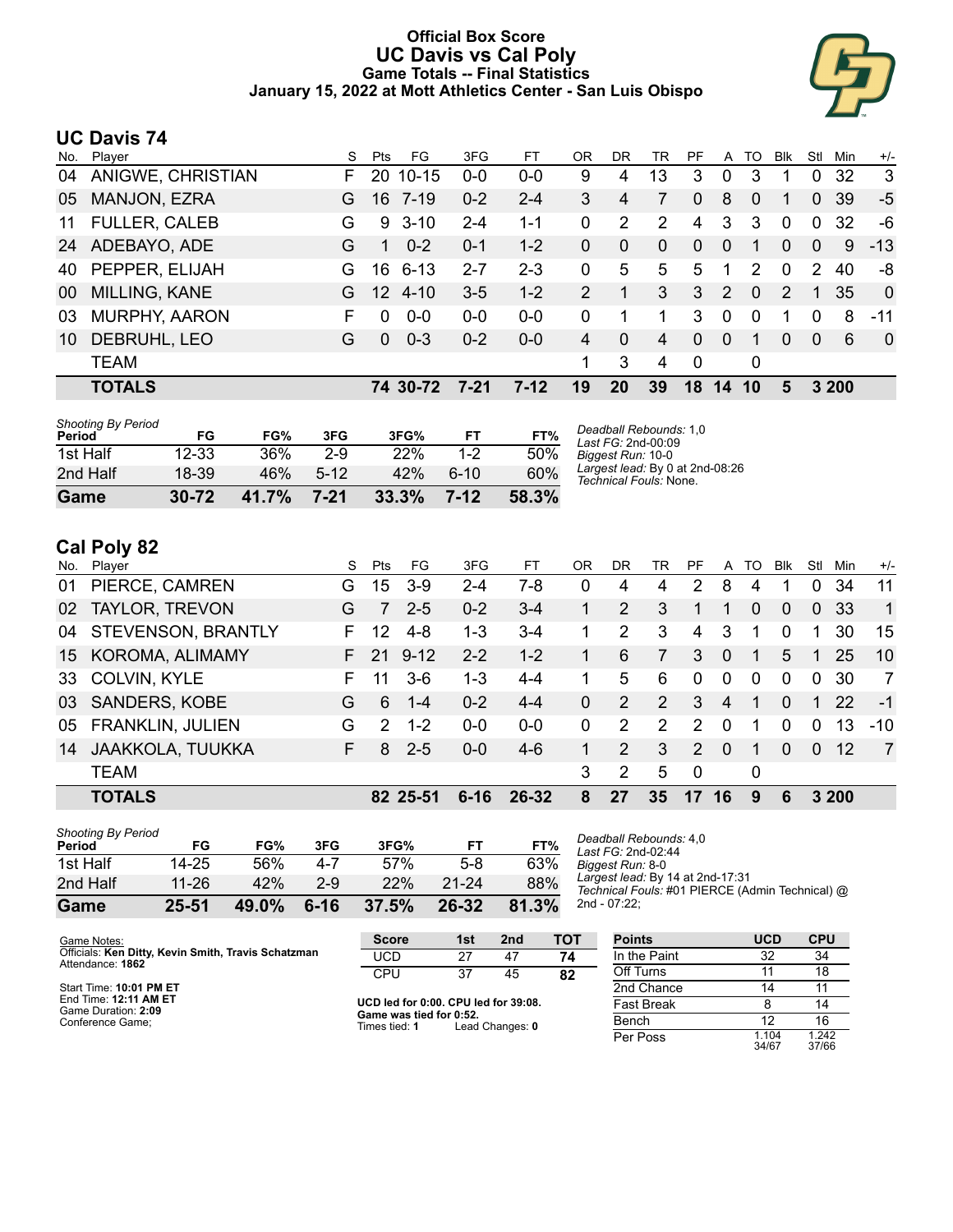### **Official Box Score UC Davis vs Cal Poly First Half Statistics Only January 15, 2022 at Mott Athletics Center - San Luis Obispo**



# **UC Davis 27**

| No. | Plaver               | S. | <b>Pts</b>   | FG.      | 3FG     | <b>FT</b> | 0R      | <b>DR</b>    | <b>TR</b>      | <b>PF</b>     | A              | TO       | <b>Blk</b> | Stl      | Min   | $+/-$       |
|-----|----------------------|----|--------------|----------|---------|-----------|---------|--------------|----------------|---------------|----------------|----------|------------|----------|-------|-------------|
| 04  | ANIGWE, CHRISTIAN    | F. | 10           | $5-6$    | $0 - 0$ | $0 - 0$   | 5       | 2            | 7              |               | 0              |          | 0          | 0        | 14    | $\mathbf 0$ |
| 05  | MANJON, EZRA         | G  | 6            | $3 - 8$  | $0-0$   | $0-0$     | 0       |              |                | $\mathbf{0}$  | 3              | $\Omega$ | 0          | 0        | 19    | $-7$        |
| 11  | <b>FULLER, CALEB</b> | G  | $\Omega$     | $0 - 3$  | $0 - 1$ | $0-0$     | 0       |              | 1              | $\mathcal{P}$ | 1              | 3        | $\Omega$   | 0        | 12    | -7          |
| 24  | ADEBAYO, ADE         | G  | $\Omega$     | $0 - 2$  | $0 - 1$ | $0 - 0$   | 0       | 0            | $\Omega$       | $\Omega$      | $\overline{0}$ | 1        | $\Omega$   | $\Omega$ | 9     | $-13$       |
| 40  | PEPPER, ELIJAH       | G  | 5            | $2 - 5$  | $1 - 3$ | $0-0$     | 0       | 4            | 4              |               | 0              |          | 0          | 0        | 20    | $-10$       |
| 00  | MILLING, KANE        | G  | 6            | $2 - 6$  | $1 - 2$ | $1 - 2$   | 2       | 1            | 3              | $\Omega$      | $\Omega$       | $\Omega$ |            | 1        | 15    | $-2$        |
| 03  | MURPHY, AARON        | F  | <sup>0</sup> | $0 - 0$  | $0-0$   | $0 - 0$   | 0       | $\Omega$     | $\Omega$       | 1             | 0              | $\Omega$ |            | 0        | 6     | $-10$       |
| 10  | DEBRUHL, LEO         | G  | $\Omega$     | $0 - 3$  | $0 - 2$ | $0-0$     | 4       | $\mathbf{0}$ | 4              | $\Omega$      | $\overline{0}$ | 1        | $\Omega$   | $\Omega$ | 6     | -1          |
|     | <b>TEAM</b>          |    |              |          |         |           | 1       | 1            | $\overline{2}$ | $\mathbf 0$   |                | 0        |            |          |       |             |
|     | <b>TOTALS</b>        |    |              | 27 12-33 | $2 - 9$ | $1 - 2$   | $12 \,$ | 10           | 22             | 5             | 4              |          | 2          |          | 1 100 |             |
|     |                      |    |              |          |         |           |         |              |                |               |                |          |            |          |       |             |

| <b>Shooting By Period</b><br>Period | FG        | FG%   | 3FG   | 3FG%   | FТ      | FT%   | Deadball Rebounds: 1,0<br>Last FG Half: UCD 2nd-00:09 |
|-------------------------------------|-----------|-------|-------|--------|---------|-------|-------------------------------------------------------|
| 1st Half                            | $12 - 33$ | 36%   | $2-9$ | $22\%$ | $1 - 2$ | 50%   |                                                       |
| Game                                | $30 - 72$ | 41 7% | 7-21  | 33.3%  | 7-12    | 58.3% |                                                       |

# **Cal Poly 37**

| No. | Player                    | S  | <b>Pts</b>    | <b>FG</b> | 3FG     | <b>FT</b> | <b>OR</b>      | <b>DR</b> | <b>TR</b> | <b>PF</b>   | A        | TO.      | <b>Blk</b> | Stl      | Min            | $+/-$          |
|-----|---------------------------|----|---------------|-----------|---------|-----------|----------------|-----------|-----------|-------------|----------|----------|------------|----------|----------------|----------------|
| 01  | PIERCE, CAMREN            | G  | 7             | $2 - 5$   | $2 - 3$ | $1 - 2$   | 0              | $\Omega$  | $\Omega$  | 0           | 3        |          | $\Omega$   | 0        | 17             | 8              |
| 02  | <b>TAYLOR, TREVON</b>     | G  | 1             | $0 - 1$   | $0 - 1$ | $1 - 2$   | $\Omega$       | 0         | $\Omega$  |             | 1        | 0        | $\Omega$   | 0        | 17             | 8              |
| 04  | <b>STEVENSON, BRANTLY</b> | F  | 6             | $3 - 4$   | $0-0$   | $0 - 0$   | 0              |           |           | 1.          | 3        |          | $\Omega$   | 1        | 16             | 14             |
| 15  | KOROMA, ALIMAMY           | F. | 9             | $4-5$     | $1 - 1$ | $0 - 0$   | $\Omega$       | 4         | 4         | 2           | $\Omega$ | 1        |            | 1.       | 14             | 5              |
| 33  | COLVIN, KYLE              | F  |               | $3 - 4$   | $1 - 1$ | $0-0$     | $\Omega$       | 2         | 2         | $\Omega$    | $\Omega$ | $\Omega$ | $\Omega$   | $\Omega$ | 17             | -6             |
| 03  | SANDERS, KOBE             | G. | $\mathcal{P}$ | $1 - 2$   | $0 - 1$ | $0 - 0$   | $\Omega$       | $\Omega$  | $\Omega$  | 2           | $\Omega$ | $\Omega$ | $\Omega$   | 1        | 8              | $\overline{1}$ |
| 05  | <b>FRANKLIN, JULIEN</b>   | G  | $\mathcal{P}$ | $1 - 2$   | $0 - 0$ | $0 - 0$   | 0              |           |           | 1           | $\Omega$ | $\Omega$ | $\Omega$   | $\Omega$ | 7              | $-2$           |
| 14  | <b>JAAKKOLA, TUUKKA</b>   | F. | 3             | $0 - 2$   | $0 - 0$ | $3 - 4$   | 0              |           |           | 0           | $\Omega$ | 0        | $\Omega$   | $\Omega$ | $\overline{4}$ | 10             |
|     | <b>TEAM</b>               |    |               |           |         |           | 2              |           | 3         | $\mathbf 0$ |          | 0        |            |          |                |                |
|     | <b>TOTALS</b>             |    |               | 37 14-25  | $4 - 7$ | $5 - 8$   | $\overline{2}$ | 10        | $12 \,$   | 7           |          | 3        |            |          | 3 100          |                |
|     |                           |    |               |           |         |           |                |           |           |             |          |          |            |          |                |                |

| Shooting By Period<br>Period | FG        | FG%   | 3FG  | 3FG%  | FT        | FT%   |
|------------------------------|-----------|-------|------|-------|-----------|-------|
| 1st Half                     | 14-25     | 56%   | 4-7  | 57%   | 5-8       | 63%   |
| Game                         | $25 - 51$ | 49.0% | 6-16 | 37.5% | $26 - 32$ | 81.3% |

*Deadball Rebounds:* 4,0 *Last FG Half:* CPU 2nd-02:44

| Game Notes:                                                             | <b>Score</b> | 1st | 2 <sub>nd</sub> | <b>TOT</b> | <b>Points (This Period)</b> | <b>UCD</b>     | <b>CPU</b>     |
|-------------------------------------------------------------------------|--------------|-----|-----------------|------------|-----------------------------|----------------|----------------|
| Officials: Ken Ditty, Kevin Smith, Travis Schatzman<br>Attendance: 1862 | UCD          | 27  | 47              | 74         | In the Paint                |                | 16             |
|                                                                         | CPU          | 37  | 45              | 82         | Off Turns                   |                | 14             |
| Start Time: 10:01 PM ET                                                 |              |     |                 |            | 2nd Chance                  |                | ົ              |
| End Time: 12:11 AM ET<br>Game Duration: 2:09                            |              |     |                 |            | <b>Fast Break</b>           |                |                |
| Conference Game:                                                        |              |     |                 |            | Bench                       |                |                |
|                                                                         |              |     |                 |            | Per Poss                    | 0.931<br>13/29 | 1.276<br>17/29 |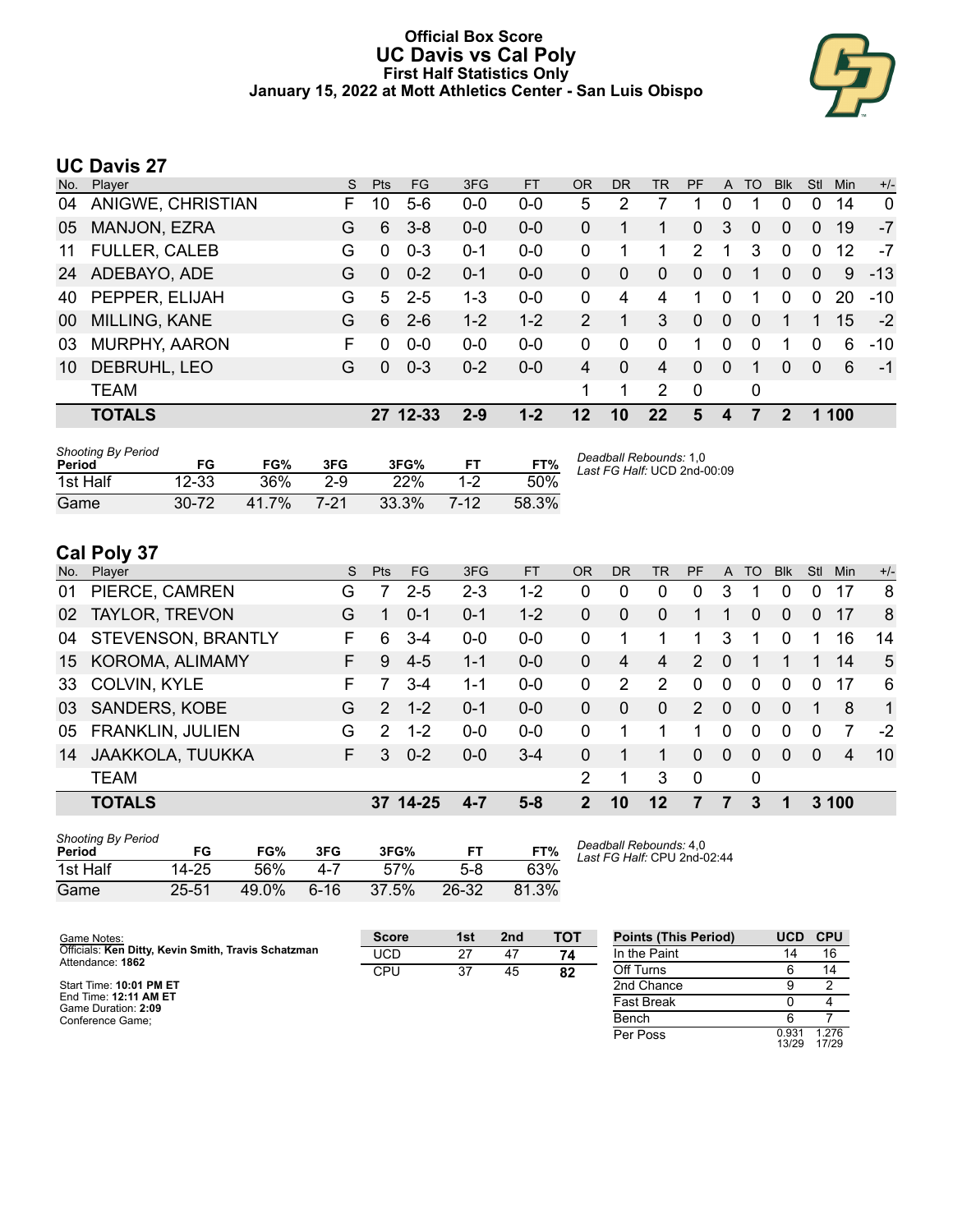#### **Official Play-By-Play UC Davis vs Cal Poly First Half January 15, 2022 at Mott Athletics Center - San Luis Obispo**



#### **Period 1**

<mark>Starters:</mark><br>UC Davis: 4 ANIGWE,CHRISTIAN (F); 5 MANJON,EZRA (G); 11 FULLER,CALEB (G); 24 ADEBAYO,ADE (G); 40 PEPPER,ELIJAH (G);<br>Cal Poly: 1 PIERCE,CAMREN (G); 2 TAYLOR,TREVON (G); 4 STEVENSON,BRANTLY (F); 15 KOROMA,ALIMAMY

| Time           | <b>VISITORS: UC Davis</b>             | <b>Score</b> | <b>Margin</b>  | <b>HOME: Cal Poly</b>                                          |
|----------------|---------------------------------------|--------------|----------------|----------------------------------------------------------------|
| 19:34          |                                       | $2 - 0$      | H <sub>2</sub> | GOOD! LAYUP by KOROMA, ALIMAMY [PNT]                           |
| 19:34          |                                       |              |                | ASSIST by STEVENSON, BRANTLY                                   |
| 19:17          | TURNOVER (BADPASS) by FULLER, CALEB   |              |                |                                                                |
| 18:54          |                                       | $5-0$        | H <sub>5</sub> | GOOD! 3PTR by PIERCE, CAMREN                                   |
| 18:54          |                                       |              |                | ASSIST by STEVENSON, BRANTLY                                   |
| 18:33          | MISSED 3PTR by FULLER, CALEB          |              |                |                                                                |
| 18:29          | REBOUND (OFF) by ANIGWE, CHRISTIAN    |              |                |                                                                |
| 18:26          | MISSED 3PTR by ADEBAYO, ADE           |              |                |                                                                |
| 18:21          |                                       |              |                | REBOUND (DEF) by COLVIN, KYLE                                  |
| 18:20          | FOUL (PERSONAL) by PEPPER, ELIJAH     |              |                |                                                                |
| 18:20<br>18:19 |                                       | $6-0$        | H <sub>6</sub> | GOOD! FT by PIERCE, CAMREN [FB]<br>MISSED FT by PIERCE, CAMREN |
| 18:18          | REBOUND (DEF) by PEPPER, ELIJAH       |              |                |                                                                |
| 17:58          | MISSED LAYUP by FULLER, CALEB         |              |                |                                                                |
| 17:54          |                                       |              |                | REBOUND (DEF) by KOROMA, ALIMAMY                               |
| 17:42          |                                       | $8-0$        | H 8            | GOOD! LAYUP by KOROMA, ALIMAMY [PNT]                           |
| 17:42          |                                       |              |                | ASSIST by TAYLOR, TREVON                                       |
| 17:23          | GOOD! JUMPER by MANJON, EZRA          | $8 - 2$      | H <sub>6</sub> |                                                                |
| 16:53          |                                       | $10-2$       | H <sub>8</sub> | GOOD! JUMPER by KOROMA, ALIMAMY                                |
| 16:27          | GOOD! LAYUP by ANIGWE, CHRISTIAN      | $10 - 4$     | H <sub>6</sub> |                                                                |
| 16:01          |                                       |              |                | MISSED LAYUP by STEVENSON, BRANTLY                             |
| 15:58          | REBOUND (DEF) by FULLER, CALEB        |              |                |                                                                |
| 15:40          | TURNOVER (TRAVEL) by ADEBAYO, ADE     |              |                |                                                                |
| 15:40          |                                       |              |                |                                                                |
| 15:40          |                                       |              |                | SUB OUT: PIERCE, CAMREN                                        |
| 15:40          |                                       |              |                | SUB OUT: KOROMA, ALIMAMY                                       |
| 15:40          |                                       |              |                | SUB IN: SANDERS, KOBE                                          |
| 15:40          |                                       |              |                | SUB IN: JAAKKOLA, TUUKKA                                       |
| 15:12          |                                       | $12 - 4$     | H <sub>8</sub> | GOOD! JUMPER by SANDERS, KOBE [PNT]                            |
| 14:54          | MISSED LAYUP by ANIGWE, CHRISTIAN     |              |                |                                                                |
| 14:54          | REBOUND (OFF) by ANIGWE, CHRISTIAN    |              |                |                                                                |
| 14:54          | SUB OUT: ADEBAYO, ADE                 |              |                |                                                                |
| 14:54          | SUB IN: MILLING, KANE                 |              |                |                                                                |
| 14:51          | MISSED 3PTR by PEPPER, ELIJAH         |              |                |                                                                |
| 14:47          |                                       |              |                | REBOUND (DEF) by STEVENSON, BRANTLY                            |
| 14:39<br>14:39 | FOUL (PERSONAL) by ANIGWE, CHRISTIAN  | $13 - 4$     | H9             | GOOD! FT by JAAKKOLA, TUUKKA                                   |
| 14:39          |                                       |              |                | SUB OUT: COLVIN, KYLE                                          |
| 14:39          |                                       |              |                | SUB IN: FRANKLIN, JULIEN                                       |
| 14:39          | SUB OUT: ANIGWE, CHRISTIAN            |              |                |                                                                |
| 14:39          | SUB IN: MURPHY, AARON                 |              |                |                                                                |
| 14:39          |                                       | $14 - 4$     | H 10           | GOOD! FT by JAAKKOLA, TUUKKA                                   |
| 14:19          | FOUL (OFF) by FULLER, CALEB           |              |                |                                                                |
| 14:19          | TURNOVER (OFFENSIVE) by FULLER, CALEB |              |                |                                                                |
| 14:02          |                                       |              |                | MISSED LAYUP by JAAKKOLA, TUUKKA                               |
| 14:02          |                                       |              |                | REBOUND (OFF) by TEAM                                          |
| 14:02          |                                       |              |                | SUB OUT: STEVENSON, BRANTLY                                    |
| 14:02          |                                       |              |                | SUB OUT: JAAKKOLA, TUUKKA                                      |
| 14:02          |                                       |              |                | SUB IN: KOROMA, ALIMAMY                                        |
| 14:02          |                                       |              |                | SUB IN: PIERCE, CAMREN                                         |
| 13:47          |                                       |              |                | MISSED 3PTR by PIERCE, CAMREN                                  |
| 13:47          | REBOUND (DEF) by TEAM                 |              |                |                                                                |
| 13:30          |                                       |              |                | FOUL (PERSONAL) by TAYLOR, TREVON                              |
| 13:26          |                                       |              |                | FOUL (PERSONAL) by SANDERS, KOBE                               |
| 13:10          | MISSED JUMPER by FULLER, CALEB        |              |                |                                                                |
| 13:09          | REBOUND (OFF) by TEAM                 |              |                |                                                                |
| 13:03          | MISSED JUMPER by MANJON, EZRA         |              |                |                                                                |
| 12:59          |                                       |              |                | REBOUND (DEF) by FRANKLIN, JULIEN                              |
| 12:54          |                                       |              |                | TURNOVER (BADPASS) by PIERCE, CAMREN                           |
| 12:54          | STEAL by MILLING, KANE                |              |                |                                                                |
| 12:54          |                                       |              |                | FOUL (PERSONAL) by FRANKLIN, JULIEN                            |
| 12:54          |                                       |              |                | SUB OUT: TAYLOR, TREVON                                        |
| 12:54<br>12:32 | GOOD! LAYUP by MANJON, EZRA           | $14-6$       | H <sub>8</sub> | SUB IN: STEVENSON, BRANTLY                                     |
| 12:04          |                                       | $16-6$       | H 10           | GOOD! LAYUP by FRANKLIN, JULIEN                                |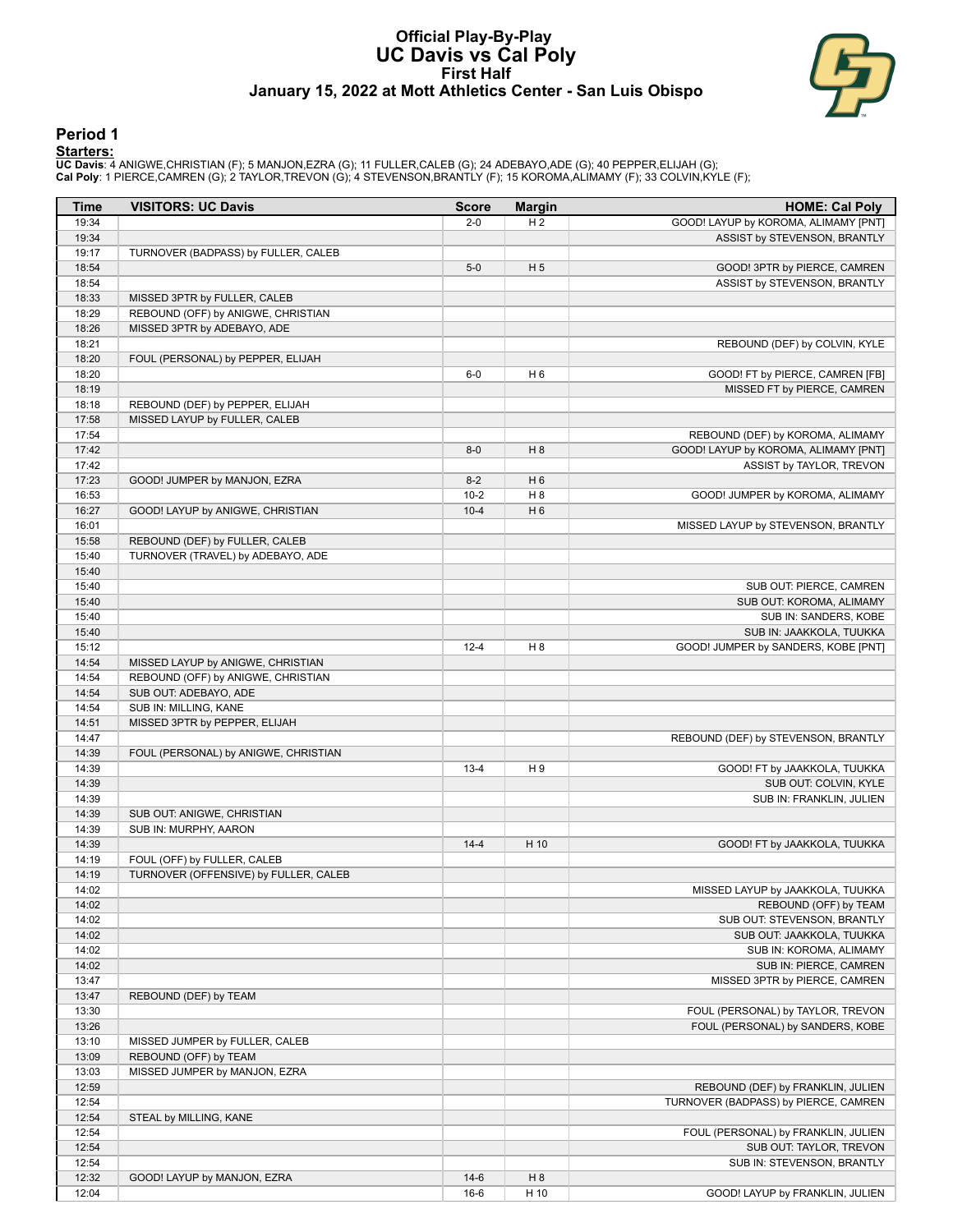| Time           | <b>VISITORS: UC Davis</b>              | <b>Score</b> | <b>Margin</b>  | <b>HOME: Cal Poly</b>                               |
|----------------|----------------------------------------|--------------|----------------|-----------------------------------------------------|
| 12:04          |                                        |              |                | ASSIST by PIERCE, CAMREN                            |
| 11:47          | TURNOVER (BADPASS) by FULLER, CALEB    |              |                |                                                     |
| 11:47          |                                        |              |                | STEAL by KOROMA, ALIMAMY                            |
| 11:38          |                                        | $19-6$       | H 13           | GOOD! 3PTR by KOROMA, ALIMAMY                       |
| 11:38          |                                        |              |                | ASSIST by PIERCE, CAMREN                            |
| 11:18          |                                        |              |                | FOUL (PERSONAL) by KOROMA, ALIMAMY                  |
| 11:18          |                                        |              |                |                                                     |
| 11:18          |                                        |              |                | SUB OUT: SANDERS, KOBE                              |
| 11:18          |                                        |              |                | SUB IN: COLVIN, KYLE                                |
| 11:18          | SUB OUT: FULLER, CALEB                 |              |                |                                                     |
| 11:18          | SUB IN: ADEBAYO, ADE                   |              |                |                                                     |
| 11:18          | SUB OUT: MURPHY, AARON                 |              |                |                                                     |
| 11:18          | SUB IN: ANIGWE, CHRISTIAN              |              |                |                                                     |
| 11:18          | GOOD! FT by MILLING, KANE              | $19 - 7$     | H 12           |                                                     |
| 11:18          | MISSED FT by MILLING, KANE             |              |                |                                                     |
| 11:16          |                                        |              |                | REBOUND (DEF) by KOROMA, ALIMAMY                    |
| 10:50          |                                        | $21 - 7$     | H 14           | GOOD! LAYUP by COLVIN, KYLE [PNT]                   |
| 10:24          | MISSED JUMPER by MANJON, EZRA          |              |                |                                                     |
| 10:24          |                                        |              |                | BLOCK by KOROMA, ALIMAMY                            |
| 10:19          |                                        |              |                | REBOUND (DEF) by KOROMA, ALIMAMY                    |
| 10:08          |                                        |              |                | MISSED JUMPER by FRANKLIN, JULIEN                   |
| 10:04          | REBOUND (DEF) by PEPPER, ELIJAH        |              |                |                                                     |
| 09:46          | GOOD! LAYUP by ANIGWE, CHRISTIAN [PNT] | $21-9$       | H 12           |                                                     |
| 09:45<br>09:39 |                                        |              |                | TIMEOUT 30SEC<br>SUB OUT: PIERCE, CAMREN            |
|                |                                        |              |                |                                                     |
| 09:39<br>09:39 |                                        |              |                | SUB OUT: FRANKLIN, JULIEN<br>SUB IN: TAYLOR, TREVON |
| 09:39          |                                        |              |                | SUB IN: SANDERS, KOBE                               |
| 09:19          |                                        |              |                | MISSED LAYUP by KOROMA, ALIMAMY                     |
| 09:15          | REBOUND (DEF) by PEPPER, ELIJAH        |              |                |                                                     |
| 09:11          | TURNOVER (LOSTBALL) by PEPPER, ELIJAH  |              |                |                                                     |
| 09:11          |                                        |              |                | STEAL by SANDERS, KOBE                              |
| 09:10          | FOUL (PERSONAL) by FULLER, CALEB       |              |                |                                                     |
| 09:10          | SUB OUT: ADEBAYO, ADE                  |              |                |                                                     |
| 09:10          | SUB IN: FULLER, CALEB                  |              |                |                                                     |
| 09:10          |                                        |              |                | MISSED FT by TAYLOR, TREVON                         |
| 09:10          |                                        |              |                | REBOUND (OFF) by TEAM                               |
| 09:10          |                                        | $22-9$       | H 13           | GOOD! FT by TAYLOR, TREVON [FB]                     |
| 08:55          | GOOD! 3PTR by PEPPER, ELIJAH           | $22 - 12$    | H 10           |                                                     |
| 08:55          | ASSIST by FULLER, CALEB                |              |                |                                                     |
| 08:30          |                                        |              |                | FOUL (OFF) by STEVENSON, BRANTLY                    |
| 08:30          |                                        |              |                | TURNOVER (OFFENSIVE) by STEVENSON, BRANTLY          |
| 08:30          |                                        |              |                | SUB OUT: STEVENSON, BRANTLY                         |
| 08:30          |                                        |              |                | SUB IN: PIERCE, CAMREN                              |
| 08:12          | GOOD! LAYUP by ANIGWE, CHRISTIAN       | $22 - 14$    | H <sub>8</sub> |                                                     |
| 08:12          | ASSIST by MANJON, EZRA                 |              |                |                                                     |
| 07:49          |                                        |              |                | MISSED 3PTR by TAYLOR, TREVON                       |
| 07:45          | REBOUND (DEF) by PEPPER, ELIJAH        |              |                |                                                     |
| 07:40          | MISSED JUMPER by MANJON, EZRA          |              |                |                                                     |
| 07:36          | REBOUND (OFF) by ANIGWE, CHRISTIAN     |              |                |                                                     |
| 07:34          | GOOD! JUMPER by PEPPER, ELIJAH         | $22 - 16$    | H <sub>6</sub> |                                                     |
| 07:04          |                                        |              |                | MISSED JUMPER by PIERCE, CAMREN                     |
| 07:00          | REBOUND (DEF) by ANIGWE, CHRISTIAN     |              |                |                                                     |
| 06:50          | MISSED JUMPER by PEPPER, ELIJAH        |              |                |                                                     |
| 06:46          |                                        |              |                | REBOUND (DEF) by KOROMA, ALIMAMY                    |
| 06:38          |                                        |              |                | MISSED 3PTR by SANDERS, KOBE                        |
| 06:34          | REBOUND (DEF) by ANIGWE, CHRISTIAN     |              |                |                                                     |
| 06:23          | TURNOVER (TRAVEL) by ANIGWE, CHRISTIAN |              |                |                                                     |
| 06:23          |                                        |              |                |                                                     |
| 06:23          | SUB OUT: ANIGWE, CHRISTIAN             |              |                |                                                     |
| 06:23          | SUB OUT: FULLER, CALEB                 |              |                |                                                     |
| 06:23          | SUB IN: MURPHY, AARON                  |              |                |                                                     |
| 06:23          | SUB IN: ADEBAYO, ADE                   |              |                |                                                     |
| 06:17          | SUB OUT: MANJON, EZRA                  |              |                |                                                     |
| 06:17          | SUB IN: DEBRUHL, LEO                   |              |                |                                                     |
| 06:07          |                                        |              |                | SUB OUT: SANDERS, KOBE                              |
| 06:07          |                                        |              |                | SUB OUT: KOROMA, ALIMAMY                            |
| 06:07          |                                        |              |                | SUB IN: STEVENSON, BRANTLY                          |
| 06:07          |                                        |              |                | SUB IN: JAAKKOLA, TUUKKA                            |
| 06:00          |                                        | 25-16        | H9             | GOOD! 3PTR by PIERCE, CAMREN                        |
| 05:46          | MISSED JUMPER by MILLING, KANE         |              |                |                                                     |
| 05:42          | REBOUND (OFF) by MILLING, KANE         |              |                |                                                     |
| 05:36          | MISSED 3PTR by PEPPER, ELIJAH          |              |                |                                                     |
| 05:33          | REBOUND (OFF) by DEBRUHL, LEO          |              |                |                                                     |
| 05:25          | MISSED LAYUP by ADEBAYO, ADE           |              |                |                                                     |
| 05:21          |                                        |              |                | REBOUND (DEF) by JAAKKOLA, TUUKKA                   |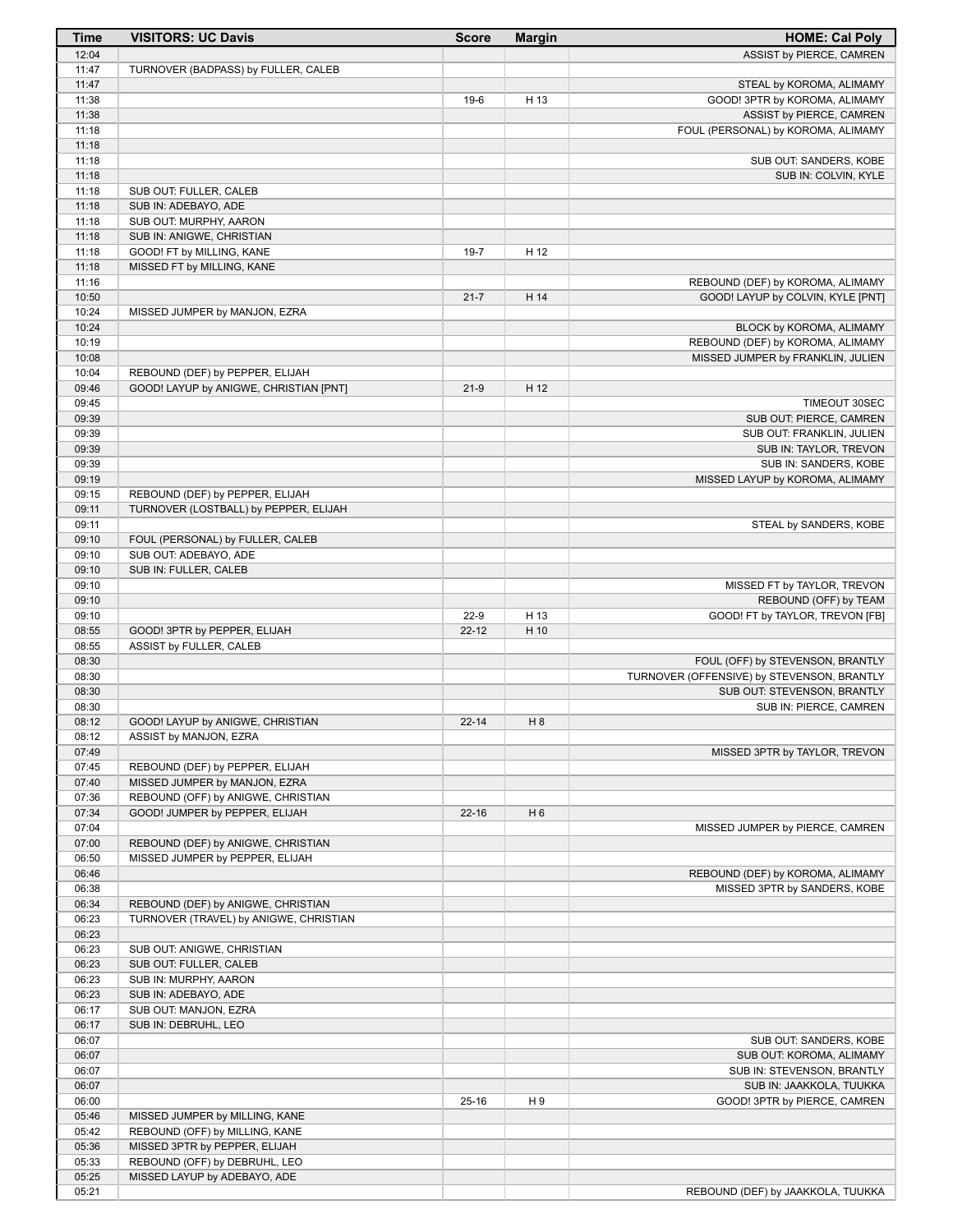| <b>Time</b>    | <b>VISITORS: UC Davis</b>           | <b>Score</b> | <b>Margin</b> | <b>HOME: Cal Poly</b>                                |
|----------------|-------------------------------------|--------------|---------------|------------------------------------------------------|
| 05:13          |                                     |              |               | MISSED LAYUP by JAAKKOLA, TUUKKA                     |
| 05:13          | BLOCK by MURPHY, AARON              |              |               |                                                      |
| 05:13          |                                     |              |               | REBOUND (OFF) by TEAM                                |
| 05:13          | SUB OUT: ADEBAYO, ADE               |              |               |                                                      |
| 05:13          | SUB IN: MANJON, EZRA                |              |               |                                                      |
| 05:05          |                                     | $27-16$      | H 11          | GOOD! LAYUP by STEVENSON, BRANTLY                    |
| 04:47          | GOOD! JUMPER by MILLING, KANE [PNT] | $27-18$      | H9            |                                                      |
| 04:47          | ASSIST by MANJON, EZRA              |              |               |                                                      |
| 04:21          |                                     | $29-18$      | H 11          | GOOD! JUMPER by COLVIN, KYLE                         |
| 04:02          | MISSED JUMPER by MILLING, KANE      |              |               |                                                      |
| 03:58          |                                     |              |               | REBOUND (DEF) by COLVIN, KYLE                        |
| 03:42          | FOUL (PERSONAL) by MURPHY, AARON    |              |               |                                                      |
| 03:42          |                                     |              |               |                                                      |
| 03:42          |                                     |              |               | MISSED FT by JAAKKOLA, TUUKKA                        |
| 03:42          |                                     |              |               | REBOUND (OFF) by TEAM                                |
| 03:42          |                                     | $30 - 18$    | H 12          | GOOD! FT by JAAKKOLA, TUUKKA                         |
| 03:42          |                                     |              |               | SUB OUT: JAAKKOLA, TUUKKA                            |
| 03:42          |                                     |              |               | SUB IN: KOROMA, ALIMAMY                              |
| 03:42          | SUB OUT: MURPHY, AARON              |              |               |                                                      |
| 03:42          | SUB IN: ANIGWE, CHRISTIAN           |              |               |                                                      |
| 03:31          | TURNOVER (BADPASS) by DEBRUHL, LEO  |              |               |                                                      |
| 03:31          |                                     |              |               | STEAL by STEVENSON, BRANTLY                          |
| 03:26          |                                     | $32 - 18$    | H 14          | GOOD! LAYUP by STEVENSON, BRANTLY [FB]               |
| 03:22          |                                     |              |               | FOUL (PERSONAL) by SANDERS, KOBE                     |
| 03:15          |                                     |              |               | SUB OUT: PIERCE, CAMREN                              |
| 03:15          |                                     |              |               | SUB IN: SANDERS, KOBE                                |
| 03:10          | MISSED 3PTR by DEBRUHL, LEO         |              |               |                                                      |
| 03:05          | REBOUND (OFF) by DEBRUHL, LEO       |              |               |                                                      |
| 03:03          | MISSED JUMPER by MANJON, EZRA       |              |               |                                                      |
| 03:00          | REBOUND (OFF) by MILLING, KANE      |              |               |                                                      |
| 03:00          | MISSED LAYUP by MILLING, KANE       |              |               |                                                      |
| 03:00          |                                     |              |               | REBOUND (DEF) by TEAM                                |
| 03:00          |                                     |              |               | SUB OUT: SANDERS, KOBE                               |
| 03:00          |                                     |              |               | SUB IN: PIERCE, CAMREN                               |
| 02:41          |                                     |              |               |                                                      |
| 02:41          |                                     |              |               | MISSED LAYUP by COLVIN, KYLE                         |
| 02:36          | BLOCK by MILLING, KANE              |              |               |                                                      |
| 02:34          | REBOUND (DEF) by MANJON, EZRA       |              |               |                                                      |
| 02:28          | MISSED JUMPER by MANJON, EZRA       |              |               |                                                      |
| 02:28          | REBOUND (OFF) by ANIGWE, CHRISTIAN  | 32-20        | H 12          |                                                      |
| 02:09          | GOOD! LAYUP by ANIGWE, CHRISTIAN    |              |               |                                                      |
| 02:09          |                                     |              |               | FOUL (OFF) by KOROMA, ALIMAMY                        |
| 02:09          |                                     |              |               | TURNOVER (OFFENSIVE) by KOROMA, ALIMAMY              |
| 02:09          |                                     |              |               | SUB OUT: KOROMA, ALIMAMY<br>SUB IN: FRANKLIN, JULIEN |
| 01:56          | GOOD! JUMPER by MANJON, EZRA        | 32-22        | H 10          |                                                      |
| 01:35          |                                     | 34-22        | H 12          | GOOD! JUMPER by STEVENSON, BRANTLY [PNT]             |
| 01:35          |                                     |              |               | ASSIST by PIERCE, CAMREN                             |
| 01:22          | MISSED 3PTR by MILLING, KANE        |              |               |                                                      |
| 01:17          | REBOUND (OFF) by DEBRUHL, LEO       |              |               |                                                      |
| 01:15          | GOOD! 3PTR by MILLING, KANE         | 34-25        | H9            |                                                      |
| 01:15          | ASSIST by MANJON, EZRA              |              |               |                                                      |
| 00:53          |                                     |              |               | MISSED LAYUP by PIERCE, CAMREN                       |
| 00:49          | REBOUND (DEF) by MILLING, KANE      |              |               |                                                      |
|                | MISSED 3PTR by DEBRUHL, LEO         |              |               |                                                      |
| 00:42<br>00:38 |                                     |              |               |                                                      |
|                | REBOUND (OFF) by DEBRUHL, LEO       |              |               |                                                      |
| 00:36          | MISSED LAYUP by DEBRUHL, LEO        |              |               |                                                      |
| 00:34          | REBOUND (OFF) by ANIGWE, CHRISTIAN  |              |               |                                                      |
| 00:34          | GOOD! LAYUP by ANIGWE, CHRISTIAN    | 34-27        | H 7           |                                                      |
| 00:34          | TIMEOUT 30SEC                       |              |               |                                                      |
| 00:34          |                                     |              |               | SUB OUT: FRANKLIN, JULIEN                            |
| 00:34          |                                     |              |               | SUB IN: KOROMA, ALIMAMY                              |
| 00:34          | SUB OUT: DEBRUHL, LEO               |              |               |                                                      |
| 00:34          | SUB IN: ADEBAYO, ADE                |              |               |                                                      |
| 00:08          |                                     | 37-27        | H 10          | GOOD! 3PTR by COLVIN, KYLE                           |
| 00:08          |                                     |              |               | ASSIST by STEVENSON, BRANTLY                         |

**UC Davis 27, Cal Poly 37**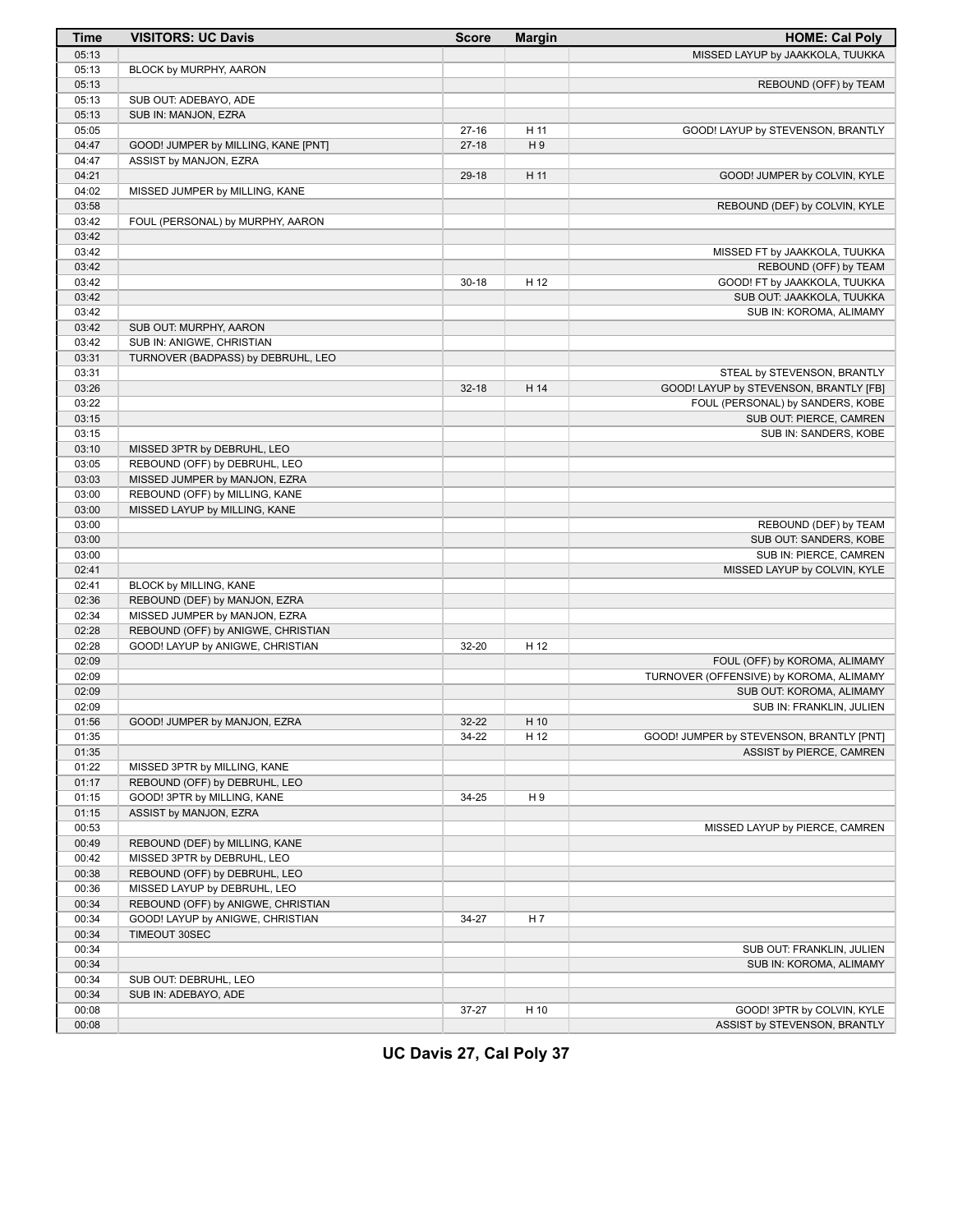| <b>Points (This Period)</b> | <b>UCD</b>     | <b>CPU</b>     |
|-----------------------------|----------------|----------------|
| In the Paint                | 14             | 16             |
| Off Turns                   | 6              | 14             |
| 2nd Chance                  |                |                |
| <b>Fast Break</b>           |                |                |
| Bench                       | 6              |                |
| Per Poss                    | 0.931<br>13/29 | 1.276<br>17/29 |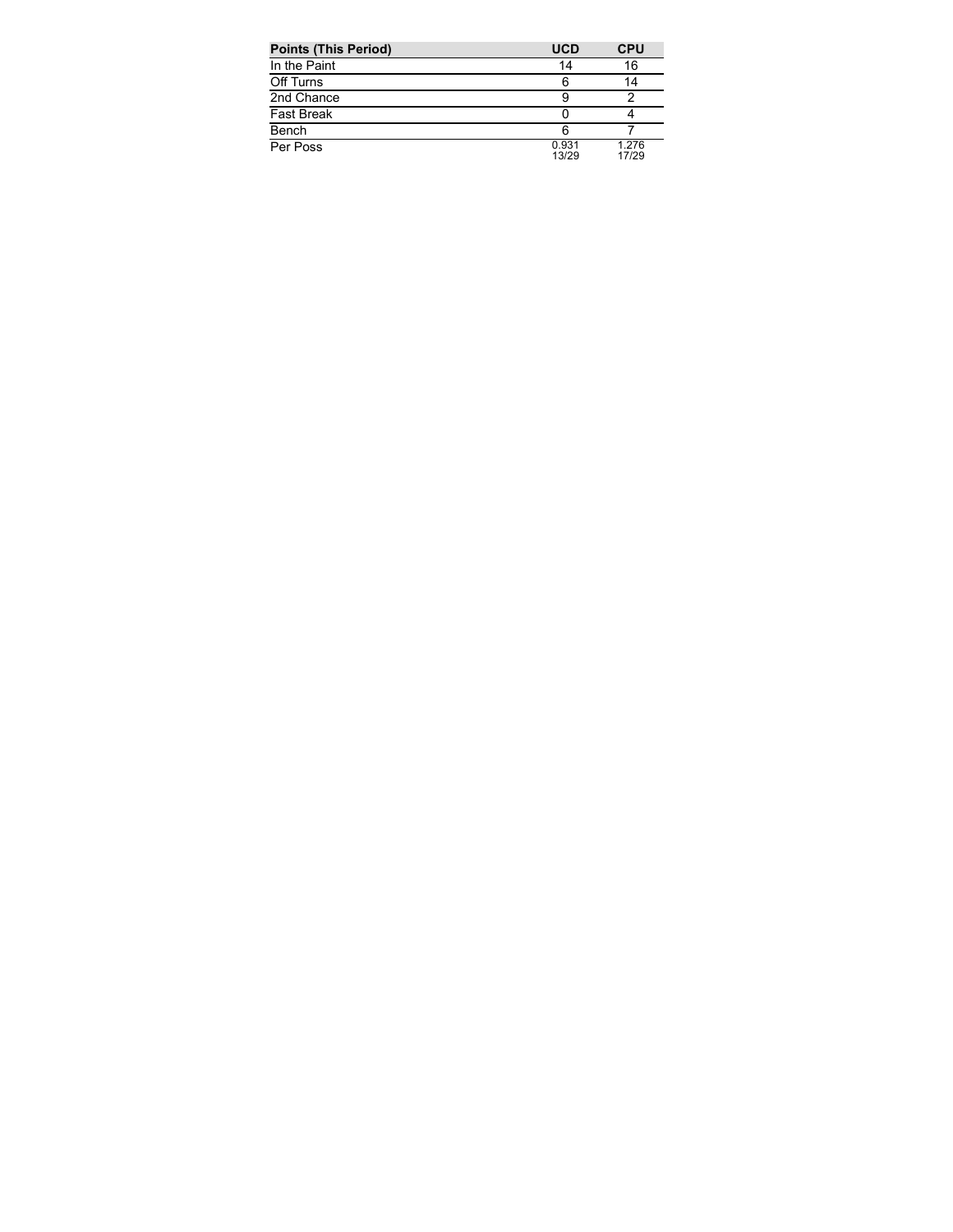### **Official Box Score UC Davis vs Cal Poly Second Half Statistics Only January 15, 2022 at Mott Athletics Center - San Luis Obispo**



# **UC Davis 47**

| No. | Plaver               | S  | Pts      | FG       | 3FG     | <b>FT</b> | <b>OR</b>    | <b>DR</b> | TR             | PF             | A        | TO           | <b>B</b> lk | Stl            | Min      | $+/-$        |
|-----|----------------------|----|----------|----------|---------|-----------|--------------|-----------|----------------|----------------|----------|--------------|-------------|----------------|----------|--------------|
| 04  | ANIGWE, CHRISTIAN    | F. | 10       | $5-9$    | $0 - 0$ | $0 - 0$   | 4            | 2         | 6              | 2              | 0        | 2            |             | $\Omega$       | 18       | 3            |
| 05  | <b>MANJON, EZRA</b>  | G  | 10       | $4 - 11$ | $0 - 2$ | $2 - 4$   | 3            | 3         | 6              | $\Omega$       | 5        | 0            |             | $\overline{0}$ | 20       | 2            |
| 11  | <b>FULLER, CALEB</b> | G  | 9        | $3 - 7$  | $2 - 3$ | $1 - 1$   | 0            | 1         | 1              | 2              | 2        | $\mathbf{0}$ | 0           | 0              | 20       | 1            |
| 24  | ADEBAYO, ADE         | G  | 1        | $0 - 0$  | $0 - 0$ | $1 - 2$   | 0            | 0         | $\Omega$       | 0              | $\Omega$ | 0            | $\Omega$    | $\Omega$       | $\Omega$ | $\Omega$     |
| 40  | PEPPER, ELIJAH       | G  | 11       | $4 - 8$  | 1-4     | $2 - 3$   | 0            |           |                | $\overline{4}$ |          |              | $\Omega$    | $\mathcal{P}$  | 20       | 2            |
| 00  | MILLING, KANE        | G  | 6        | $2 - 4$  | $2 - 3$ | $0-0$     | $\Omega$     | $\Omega$  | $\Omega$       | 3              | 2        | $\Omega$     |             | $\Omega$       | 20       | $\mathbf 0$  |
| 03  | <b>MURPHY, AARON</b> | F  | 0        | $0 - 0$  | $0-0$   | $0-0$     | $\Omega$     |           |                | 2              | $\Omega$ | $\Omega$     | $\Omega$    | $\Omega$       | -2       | -1           |
| 10  | DEBRUHL, LEO         | G  | $\Omega$ | $0 - 0$  | $0 - 0$ | $0 - 0$   | $\mathbf{0}$ | 0         | $\overline{0}$ | $\Omega$       | $\Omega$ | $\Omega$     | $\Omega$    | $\Omega$       | $\Omega$ | $\mathbf{1}$ |
|     | <b>TEAM</b>          |    |          |          |         |           | $\Omega$     | 2         | 2              | 0              |          | 0            |             |                |          |              |
|     | <b>TOTALS</b>        |    | 47       | 18-39    | $5-12$  | $6 - 10$  | 7            | 10        | 17             | 13             | 10       | 3            | 3           |                | 2 100    |              |

| <b>Shooting By Period</b><br>Period | FG        | FG%   | 3FG    | 3FG%  |      | FT%   | Deadball Rebounds: 1,0<br>Last FG Half: UCD - |
|-------------------------------------|-----------|-------|--------|-------|------|-------|-----------------------------------------------|
| 2nd Half                            | 18-39     | 46%   | $5-12$ | 42%   |      | 60%   |                                               |
| Game                                | $30 - 72$ | 41.7% | 7-21   | 33.3% | 7-12 | 58.3% |                                               |

# **Cal Poly 45**

| No. | Player                    | S. | <b>Pts</b>      | FG.      | 3FG     | <b>FT</b> | OR       | <b>DR</b> | TR                    | <b>PF</b>     | A              | TO             | <b>B</b> lk    | Stl            | Min | $+/-$ |
|-----|---------------------------|----|-----------------|----------|---------|-----------|----------|-----------|-----------------------|---------------|----------------|----------------|----------------|----------------|-----|-------|
| 01  | PIERCE, CAMREN            | G  | 8               | $1 - 4$  | $0 - 1$ | $6-6$     | 0        | 4         | 4                     | 2             | 5              | 3              |                | $\Omega$       | 18  | 3     |
|     | 02 TAYLOR, TREVON         | G  | 6               | $2 - 4$  | $0 - 1$ | $2 - 2$   |          | 2         | 3                     | $\mathbf{0}$  | $\overline{0}$ | $\overline{0}$ | 0              | $\overline{0}$ | 17  | -7    |
| 04  | <b>STEVENSON, BRANTLY</b> | F  | 6               | $1 - 4$  | $1 - 3$ | $3 - 4$   |          | 1         | $\mathbf{2}^{\prime}$ | 3             | $\mathbf{0}$   | $\mathbf{0}$   | $\Omega$       | $\Omega$       | 14  | 1     |
|     | 15 KOROMA, ALIMAMY        |    | 12 <sup>°</sup> | $5 - 7$  | $1 - 1$ | $1 - 2$   |          | 2         | 3                     | 1             | $\Omega$       | $\Omega$       | $\overline{4}$ | $\Omega$       | -11 | 5     |
| 33  | COLVIN, KYLE              | F  | 4               | $0 - 2$  | $0 - 2$ | $4 - 4$   | 1.       | 3         | $\overline{4}$        | 0             | $\Omega$       | $\Omega$       | $\Omega$       | $\Omega$       | 13  | 1     |
| 03  | <b>SANDERS, KOBE</b>      | G  | 4               | $0 - 2$  | $0 - 1$ | $4 - 4$   | $\Omega$ | 2         | 2                     | 1             | 4              | 1              | $\Omega$       | $\Omega$       | 14  | $-2$  |
| 05  | <b>FRANKLIN, JULIEN</b>   | G  | $\Omega$        | $0 - 0$  | $0-0$   | $0 - 0$   | $\Omega$ |           |                       | 1             | $\Omega$       |                | $\Omega$       | $\Omega$       | 6   | -8    |
| 14  | <b>JAAKKOLA, TUUKKA</b>   | F. | $5^{\circ}$     | $-2-3$   | $0 - 0$ | $1 - 2$   |          | 1         | $\mathcal{P}$         | $\mathcal{P}$ | $\Omega$       | 1              | $\Omega$       | $\Omega$       | 8   | $-3$  |
|     | <b>TEAM</b>               |    |                 |          |         |           |          | 1         | 2                     | - 0           |                | $\mathbf{0}$   |                |                |     |       |
|     | <b>TOTALS</b>             |    |                 | 45 11 26 | $2 - 9$ | $21 - 24$ | 6        | 17        | 23                    | 10            | 9              | 6              | 5              | $\bf{0}$       | 100 |       |

| <b>Shooting By Period</b><br>Period | FG    | FG%   | 3FG      | 3FG%  | FТ        | FT%   | Dea<br>Last |
|-------------------------------------|-------|-------|----------|-------|-----------|-------|-------------|
| 2nd Half                            | 11-26 | 42%   | $2-9$    | 22%   | $21 - 24$ | 88%   |             |
| Game                                | 25-51 | 49.0% | $6 - 16$ | 37.5% | $26 - 32$ | 81.3% |             |

*Deadball Rebounds:* 4,0 *Last FG Half:* CPU -

| Game Notes:                                                             | <b>Score</b> | 1st | 2 <sub>nd</sub> | <b>TOT</b> | <b>Points (This Period)</b> | <b>UCD</b>     | <b>CPU</b>     |
|-------------------------------------------------------------------------|--------------|-----|-----------------|------------|-----------------------------|----------------|----------------|
| Officials: Ken Ditty, Kevin Smith, Travis Schatzman<br>Attendance: 1862 | UCD          | 27  | 47              | 74         | In the Paint                |                | 18             |
|                                                                         | <b>CPU</b>   | 37  | 45              | 82         | Off Turns                   |                |                |
| Start Time: 10:01 PM ET                                                 |              |     |                 |            | 2nd Chance                  |                |                |
| End Time: 12:11 AM ET<br>Game Duration: 2:09                            |              |     |                 |            | <b>Fast Break</b>           |                |                |
| Conference Game;                                                        |              |     |                 |            | Bench                       |                |                |
|                                                                         |              |     |                 |            | Per Poss                    | 1.205<br>21/39 | 1.250<br>22/36 |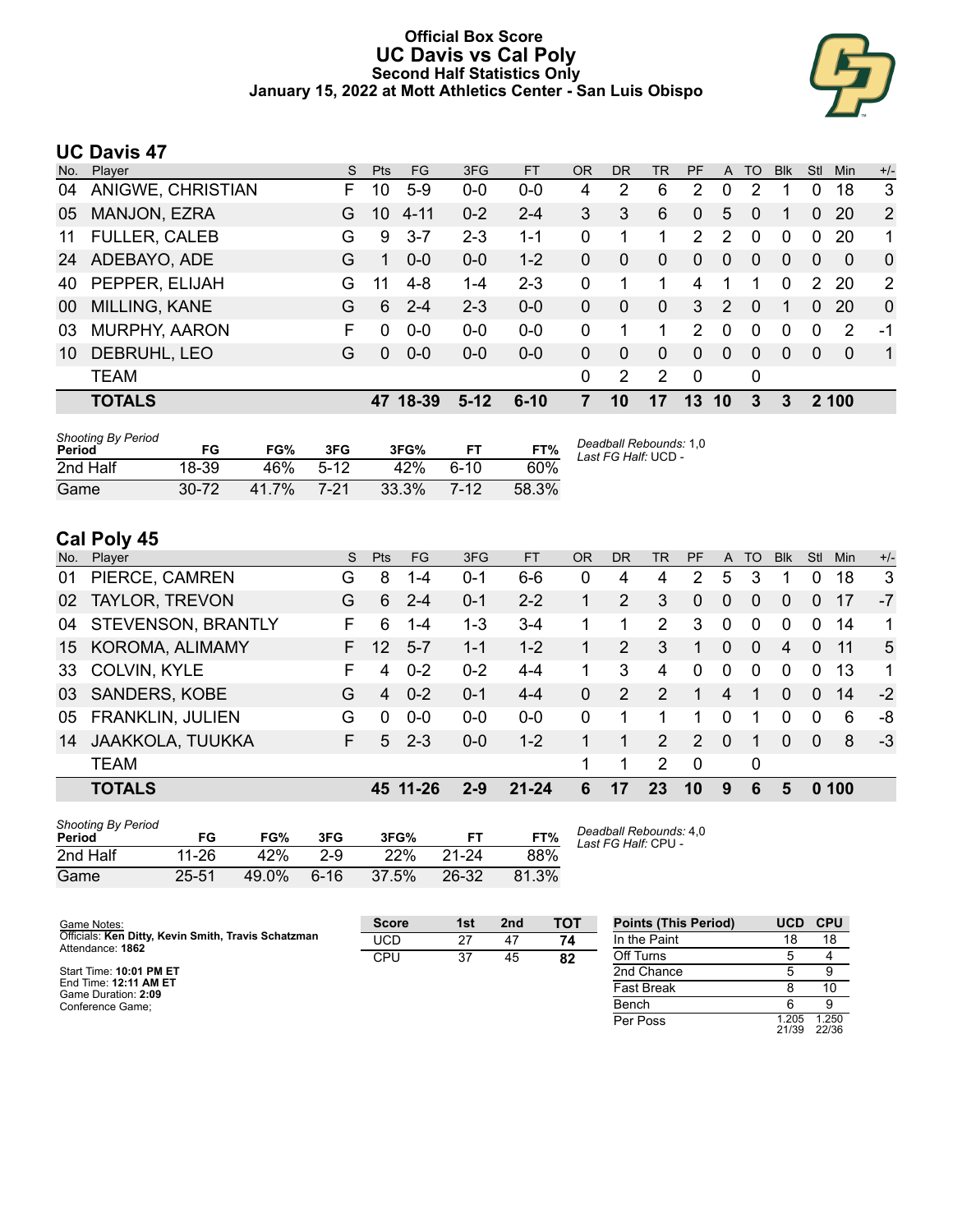### **Official Play-By-Play UC Davis vs Cal Poly Second Half January 15, 2022 at Mott Athletics Center - San Luis Obispo**



#### **Period 2**

<mark>Starters:</mark><br>UC Davis: 4 ANIGWE,CHRISTIAN (F); 5 MANJON,EZRA (G); 11 FULLER,CALEB (G); 24 ADEBAYO,ADE (G); 40 PEPPER,ELIJAH (G);<br>Cal Poly: 1 PIERCE,CAMREN (G); 2 TAYLOR,TREVON (G); 4 STEVENSON,BRANTLY (F); 15 KOROMA,ALIMAMY

| Time           | <b>VISITORS: UC Davis</b>                                       | <b>Score</b> | <b>Margin</b>  | <b>HOME: Cal Poly</b>                                                  |
|----------------|-----------------------------------------------------------------|--------------|----------------|------------------------------------------------------------------------|
| 20:00          | SUB OUT: ADEBAYO, ADE                                           |              |                |                                                                        |
| 20:00          | SUB IN: FULLER, CALEB                                           |              |                |                                                                        |
| 19:51          | TURNOVER (OUTOFBOUNDS) by ANIGWE, CHRISTIAN                     |              |                |                                                                        |
| 19:29          |                                                                 |              |                | MISSED JUMPER by KOROMA, ALIMAMY                                       |
| 19:26          |                                                                 |              |                | REBOUND (OFF) by STEVENSON, BRANTLY                                    |
| 19:25          |                                                                 |              |                | MISSED LAYUP by STEVENSON, BRANTLY                                     |
| 19:24          | REBOUND (DEF) by TEAM                                           |              |                |                                                                        |
| 19:24          |                                                                 |              |                | FOUL (PERSONAL) by KOROMA, ALIMAMY                                     |
| 19:24          |                                                                 |              |                | SUB OUT: KOROMA, ALIMAMY                                               |
| 19:24          |                                                                 |              |                | SUB IN: JAAKKOLA, TUUKKA                                               |
| 19:10          | MISSED JUMPER by FULLER, CALEB                                  |              |                |                                                                        |
| 19:06<br>18:48 |                                                                 | 39-27        | H 12           | REBOUND (DEF) by TAYLOR, TREVON<br>GOOD! LAYUP by TAYLOR, TREVON [PNT] |
| 18:48          |                                                                 |              |                | ASSIST by PIERCE, CAMREN                                               |
| 18:34          | GOOD! JUMPER by MANJON, EZRA                                    | 39-29        | H 10           |                                                                        |
| 18:01          | FOUL (PERSONAL) by MILLING, KANE                                |              |                |                                                                        |
| 18:01          |                                                                 | 40-29        | H 11           | GOOD! FT by COLVIN, KYLE                                               |
| 18:01          |                                                                 | 41-29        | H 12           | GOOD! FT by COLVIN, KYLE                                               |
| 17:50          | MISSED 3PTR by PEPPER, ELIJAH                                   |              |                |                                                                        |
| 17:45          | REBOUND (OFF) by ANIGWE, CHRISTIAN                              |              |                |                                                                        |
| 17:42          | MISSED 3PTR by MANJON, EZRA                                     |              |                |                                                                        |
| 17:39          |                                                                 |              |                | REBOUND (DEF) by COLVIN, KYLE                                          |
| 17:36          |                                                                 |              |                | MISSED 3PTR by STEVENSON, BRANTLY                                      |
| 17:32          |                                                                 |              |                | REBOUND (OFF) by TAYLOR, TREVON                                        |
| 17:31          | FOUL (PERSONAL) by ANIGWE, CHRISTIAN                            |              |                |                                                                        |
| 17:31          |                                                                 | 42-29        | H 13           | GOOD! FT by TAYLOR, TREVON                                             |
| 17:31          |                                                                 | 43-29        | H 14           | GOOD! FT by TAYLOR, TREVON                                             |
| 17:17          | GOOD! 3PTR by FULLER, CALEB                                     | 43-32        | H 11           |                                                                        |
| 17:17          | ASSIST by PEPPER, ELIJAH                                        |              |                |                                                                        |
| 16:54          |                                                                 | 45-32        | H 13           | GOOD! LAYUP by PIERCE, CAMREN                                          |
| 16:30          | GOOD! JUMPER by ANIGWE, CHRISTIAN [PNT]                         | 45-34        | H 11           |                                                                        |
| 16:30          | ASSIST by MANJON, EZRA                                          |              |                |                                                                        |
| 16:09          |                                                                 |              |                | MISSED 3PTR by COLVIN, KYLE                                            |
| 16:04          | REBOUND (DEF) by MANJON, EZRA                                   |              |                |                                                                        |
| 15:58<br>15:54 | MISSED JUMPER by MANJON, EZRA                                   |              |                | REBOUND (DEF) by PIERCE, CAMREN                                        |
| 15:45          |                                                                 |              |                | TURNOVER (BADPASS) by JAAKKOLA, TUUKKA                                 |
| 15:45          | STEAL by PEPPER, ELIJAH                                         |              |                |                                                                        |
| 15:39          | MISSED LAYUP by PEPPER, ELIJAH                                  |              |                |                                                                        |
| 15:39          |                                                                 |              |                | BLOCK by PIERCE, CAMREN                                                |
| 15:32          | REBOUND (OFF) by MANJON, EZRA                                   |              |                |                                                                        |
| 15:23          | MISSED LAYUP by ANIGWE, CHRISTIAN                               |              |                |                                                                        |
| 15:18          |                                                                 |              |                | REBOUND (DEF) by JAAKKOLA, TUUKKA                                      |
| 15:13          | FOUL (PERSONAL) by FULLER, CALEB                                |              |                |                                                                        |
| 15:13          |                                                                 |              |                |                                                                        |
| 15:13          |                                                                 |              |                | SUB OUT: PIERCE, CAMREN                                                |
| 15:13          |                                                                 |              |                | SUB IN: SANDERS, KOBE                                                  |
| 15:13          |                                                                 |              |                | MISSED FT by JAAKKOLA, TUUKKA                                          |
| 15:13          |                                                                 |              |                | REBOUND (OFF) by TEAM                                                  |
| 15:13          |                                                                 | 46-34        | H 12           | GOOD! FT by JAAKKOLA, TUUKKA                                           |
| 15:03          | GOOD! DUNK by ANIGWE, CHRISTIAN                                 | 46-36        | H 10           |                                                                        |
| 15:03          | ASSIST by FULLER, CALEB                                         |              |                |                                                                        |
| 14:40          |                                                                 |              |                | MISSED LAYUP by JAAKKOLA, TUUKKA                                       |
| 14:40          | BLOCK by MILLING, KANE                                          |              |                |                                                                        |
| 14:40          | REBOUND (DEF) by TEAM                                           |              |                |                                                                        |
| 14:40          |                                                                 |              |                | SUB OUT: JAAKKOLA, TUUKKA                                              |
| 14:40          |                                                                 |              |                | SUB IN: FRANKLIN, JULIEN                                               |
| 14:29          | GOOD! LAYUP by ANIGWE, CHRISTIAN                                | 46-38        | H 8            |                                                                        |
| 14:29          | ASSIST by FULLER, CALEB                                         |              |                |                                                                        |
| 14:11          |                                                                 |              |                | MISSED LAYUP by SANDERS, KOBE                                          |
| 14:07<br>13:46 | REBOUND (DEF) by FULLER, CALEB<br>MISSED LAYUP by MILLING, KANE |              |                |                                                                        |
| 13:43          | REBOUND (OFF) by ANIGWE, CHRISTIAN                              |              |                |                                                                        |
| 13:41          | GOOD! LAYUP by ANIGWE, CHRISTIAN [PNT]                          | 46-40        | H <sub>6</sub> |                                                                        |
| 13:38          |                                                                 |              |                | FOUL (OFF) by FRANKLIN, JULIEN                                         |
|                |                                                                 |              |                |                                                                        |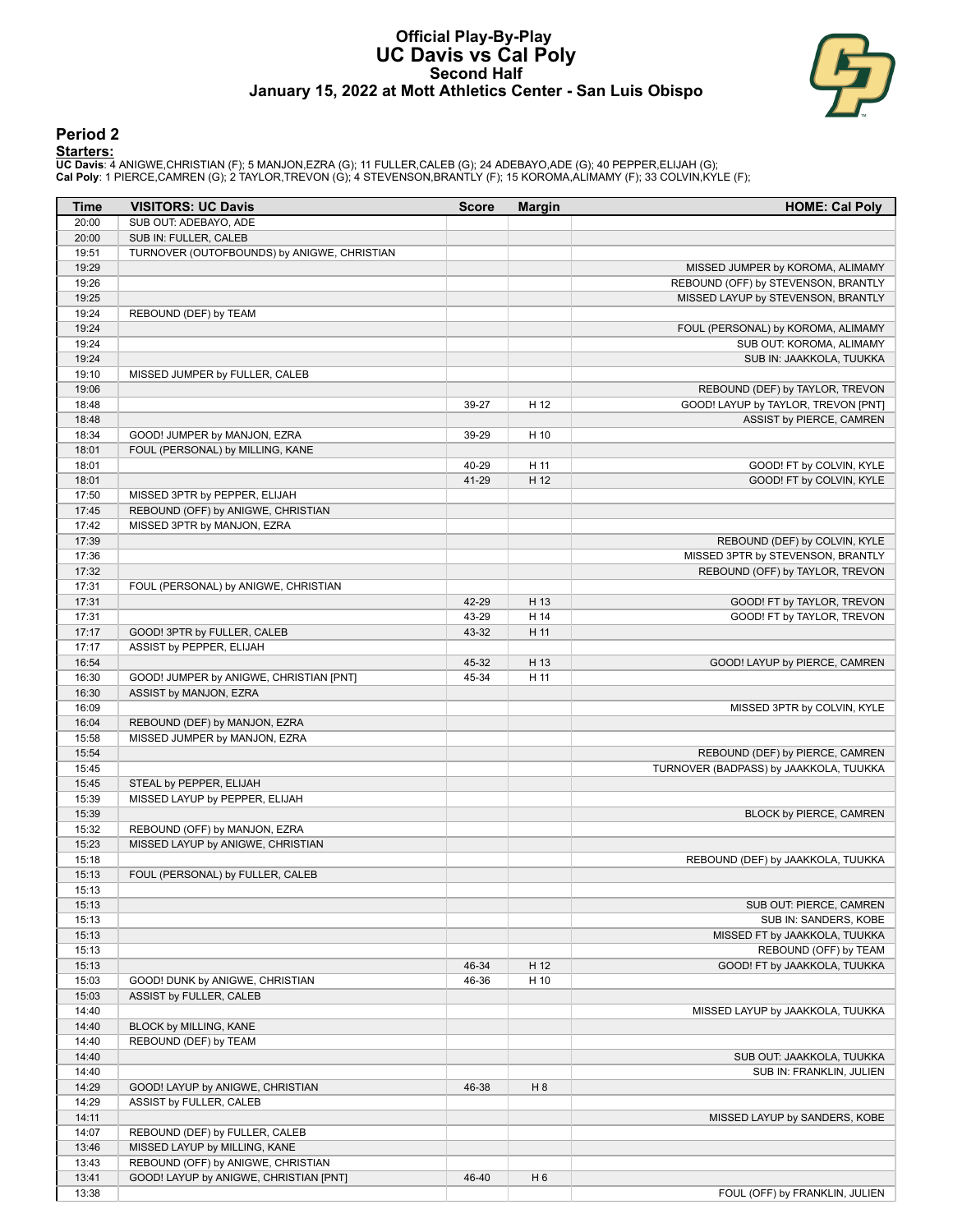| Time           | <b>VISITORS: UC Davis</b>               | <b>Score</b> | <b>Margin</b>  | <b>HOME: Cal Poly</b>                                       |
|----------------|-----------------------------------------|--------------|----------------|-------------------------------------------------------------|
| 13:38          |                                         |              |                | TURNOVER (OFFENSIVE) by FRANKLIN, JULIEN                    |
| 13:38          |                                         |              |                | TIMEOUT 30SEC                                               |
| 13:38          |                                         |              |                | SUB OUT: COLVIN, KYLE                                       |
| 13:38          |                                         |              |                | SUB IN: KOROMA, ALIMAMY                                     |
| 13:21          | MISSED JUMPER by ANIGWE, CHRISTIAN      |              |                |                                                             |
| 13:17          |                                         |              |                | REBOUND (DEF) by FRANKLIN, JULIEN                           |
| 13:00          |                                         |              |                | MISSED LAYUP by KOROMA, ALIMAMY                             |
| 13:00          | BLOCK by ANIGWE, CHRISTIAN              |              |                |                                                             |
| 12:55          | REBOUND (DEF) by MANJON, EZRA           |              |                |                                                             |
| 12:48          |                                         |              |                | FOUL (PERSONAL) by STEVENSON, BRANTLY                       |
| 12:43          |                                         |              |                | SUB OUT: STEVENSON, BRANTLY                                 |
| 12:43          |                                         |              |                | SUB IN: PIERCE, CAMREN                                      |
| 12:37          | GOOD! JUMPER by ANIGWE, CHRISTIAN [PNT] | 46-42        | H4             |                                                             |
| 12:37<br>12:22 | ASSIST by MILLING, KANE                 |              |                |                                                             |
| 12:06          | GOOD! JUMPER by PEPPER, ELIJAH          | 46-44        | H <sub>2</sub> | TURNOVER (BADPASS) by PIERCE, CAMREN                        |
| 12:06          | ASSIST by MANJON, EZRA                  |              |                |                                                             |
| 11:50          |                                         | 48-44        | H4             | GOOD! LAYUP by TAYLOR, TREVON [PNT]                         |
| 11:50          |                                         |              |                | ASSIST by PIERCE, CAMREN                                    |
| 11:28          | TURNOVER (TRAVEL) by ANIGWE, CHRISTIAN  |              |                |                                                             |
| 11:28          |                                         |              |                |                                                             |
| 11:28          | SUB OUT: ANIGWE, CHRISTIAN              |              |                |                                                             |
| 11:28          | SUB IN: MURPHY, AARON                   |              |                |                                                             |
| 11:01          |                                         |              |                | MISSED 3PTR by TAYLOR, TREVON                               |
| 10:59          |                                         |              |                | REBOUND (OFF) by TEAM                                       |
| 10:51          |                                         | 50-44        | H <sub>6</sub> | GOOD! LAYUP by KOROMA, ALIMAMY [PNT]                        |
| 10:51          |                                         |              |                | ASSIST by SANDERS, KOBE                                     |
| 10:32          | MISSED 3PTR by PEPPER, ELIJAH           |              |                |                                                             |
| 10:28          |                                         |              |                | REBOUND (DEF) by PIERCE, CAMREN                             |
| 10:24          |                                         |              |                | MISSED 3PTR by SANDERS, KOBE                                |
| 10:20          | REBOUND (DEF) by MURPHY, AARON          |              |                |                                                             |
| 10:13          | GOOD! JUMPER by MANJON, EZRA            | 50-46        | H4             |                                                             |
| 09:52          | FOUL (PERSONAL) by MURPHY, AARON        |              |                |                                                             |
| 09:52          |                                         |              |                | SUB OUT: SANDERS, KOBE                                      |
| 09:52          |                                         |              |                | SUB OUT: KOROMA, ALIMAMY                                    |
| 09:52          |                                         |              |                | SUB IN: STEVENSON, BRANTLY                                  |
| 09:52          |                                         |              |                | SUB IN: JAAKKOLA, TUUKKA                                    |
| 09:41          |                                         |              |                | MISSED 3PTR by STEVENSON, BRANTLY                           |
| 09:37<br>09:27 |                                         |              |                | REBOUND (OFF) by JAAKKOLA, TUUKKA                           |
| 09:27          | FOUL (PERSONAL) by MURPHY, AARON        | 51-46        | H <sub>5</sub> | GOOD! FT by PIERCE, CAMREN                                  |
| 09:27          | SUB OUT: MURPHY, AARON                  |              |                |                                                             |
| 09:27          | SUB IN: ANIGWE, CHRISTIAN               |              |                |                                                             |
| 09:27          |                                         | 52-46        | H 6            | GOOD! FT by PIERCE, CAMREN                                  |
| 09:13          | GOOD! LAYUP by MANJON, EZRA [PNT]       | 52-48        | H4             |                                                             |
| 08:58          |                                         |              |                | MISSED LAYUP by PIERCE, CAMREN                              |
| 08:54          | REBOUND (DEF) by MANJON, EZRA           |              |                |                                                             |
| 08:49          |                                         |              |                | FOUL (PERSONAL) by JAAKKOLA, TUUKKA                         |
| 08:49          | GOOD! FT by MANJON, EZRA                | 52-49        | $H_3$          |                                                             |
| 08:49          |                                         |              |                | SUB OUT: TAYLOR, TREVON                                     |
| 08:49          |                                         |              |                | SUB OUT: FRANKLIN, JULIEN                                   |
| 08:49          |                                         |              |                | SUB IN: SANDERS, KOBE                                       |
| 08:49          |                                         |              |                | SUB IN: COLVIN, KYLE                                        |
| 08:49          | MISSED FT by MANJON, EZRA               |              |                |                                                             |
| 08:45          | REBOUND (OFF) by ANIGWE, CHRISTIAN      |              |                |                                                             |
| 08:42          |                                         |              |                | FOUL (PERSONAL) by JAAKKOLA, TUUKKA                         |
| 08:42          |                                         |              |                | SUB OUT: JAAKKOLA, TUUKKA                                   |
| 08:42          |                                         |              |                | SUB IN: KOROMA, ALIMAMY                                     |
| 08:26          | GOOD! 3PTR by FULLER, CALEB             | 52-52        | $\mathsf T$    |                                                             |
| 08:26<br>08:00 | ASSIST by MANJON, EZRA                  |              | $H_3$          |                                                             |
| 08:00          |                                         | 55-52        |                | GOOD! 3PTR by STEVENSON, BRANTLY<br>ASSIST by SANDERS, KOBE |
| 07:47          | MISSED JUMPER by MANJON, EZRA           |              |                |                                                             |
| 07:43          | REBOUND (OFF) by MANJON, EZRA           |              |                |                                                             |
| 07:40          |                                         |              |                | FOUL (PERSONAL) by STEVENSON, BRANTLY                       |
| 07:40          |                                         |              |                |                                                             |
| 07:36          | MISSED JUMPER by FULLER, CALEB          |              |                |                                                             |
| 07:36          |                                         |              |                | BLOCK by KOROMA, ALIMAMY                                    |
| 07:31          | REBOUND (OFF) by ANIGWE, CHRISTIAN      |              |                |                                                             |
| 07:30          | MISSED LAYUP by ANIGWE, CHRISTIAN       |              |                |                                                             |
| 07:30          |                                         |              |                | BLOCK by KOROMA, ALIMAMY                                    |
| 07:24          |                                         |              |                | REBOUND (DEF) by PIERCE, CAMREN                             |
| 07:23          |                                         |              |                | MISSED LAYUP by PIERCE, CAMREN                              |
| 07:22          |                                         |              |                | REBOUND (OFF) by KOROMA, ALIMAMY                            |
| 07:22          |                                         | 57-52        | H <sub>5</sub> | GOOD! LAYUP by KOROMA, ALIMAMY                              |
| 07:22          |                                         |              |                | FOUL (TECH) by PIERCE, CAMREN                               |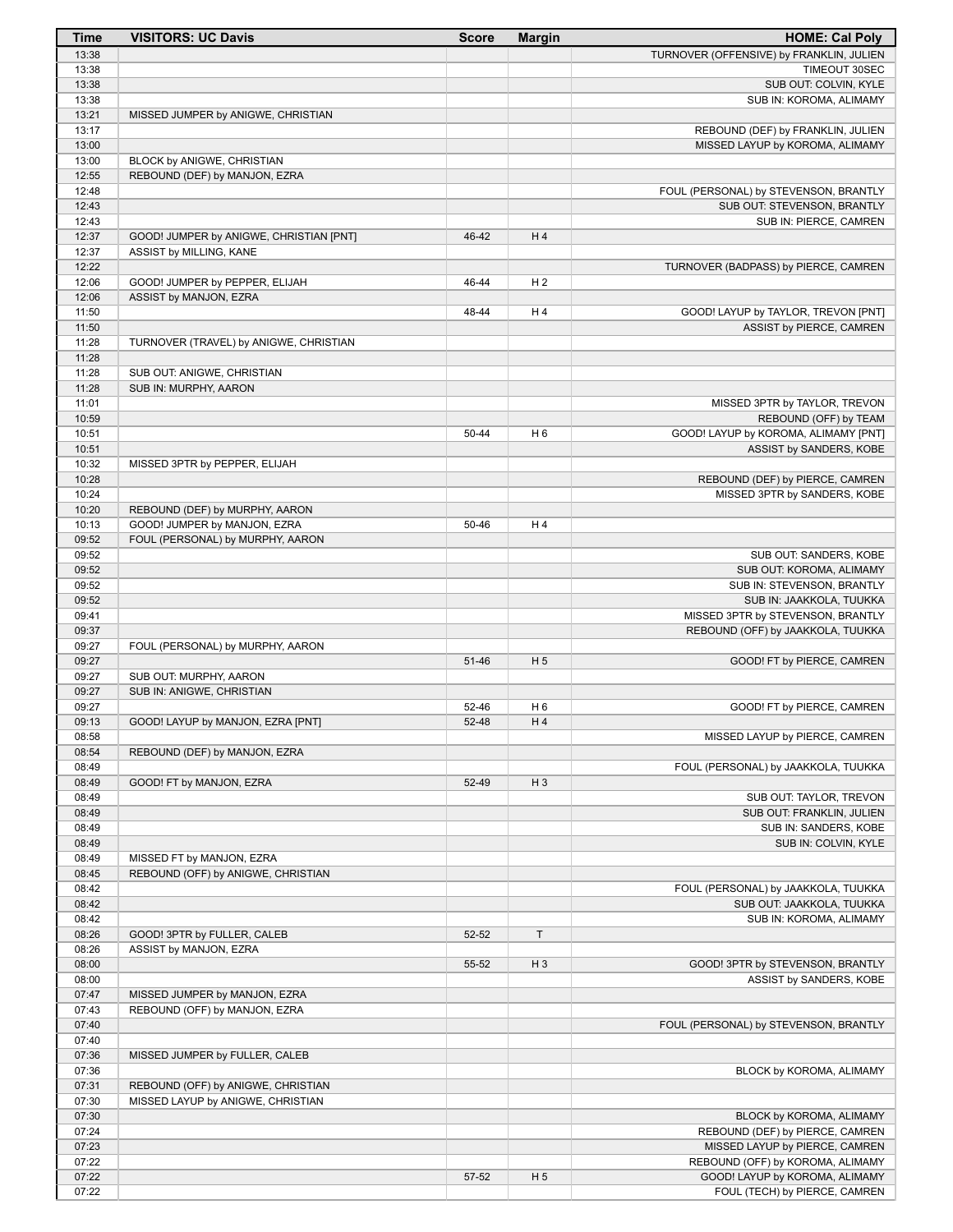| Time           | <b>VISITORS: UC Davis</b>                            | <b>Score</b> | <b>Margin</b>  | <b>HOME: Cal Poly</b>                                              |
|----------------|------------------------------------------------------|--------------|----------------|--------------------------------------------------------------------|
| 07:22          | GOOD! FT by FULLER, CALEB [FB]                       | 57-53        | H4             |                                                                    |
| 07:06          | MISSED JUMPER by MANJON, EZRA                        |              |                |                                                                    |
| 07:05          |                                                      |              |                | REBOUND (DEF) by PIERCE, CAMREN                                    |
| 06:47          |                                                      | 59-53        | H <sub>6</sub> | GOOD! JUMPER by KOROMA, ALIMAMY [PNT]                              |
| 06:47<br>06:26 |                                                      |              |                | ASSIST by PIERCE, CAMREN                                           |
| 06:26          | MISSED LAYUP by ANIGWE, CHRISTIAN                    |              |                | BLOCK by KOROMA, ALIMAMY                                           |
| 06:21          |                                                      |              |                | REBOUND (DEF) by COLVIN, KYLE                                      |
| 06:15          |                                                      | 62-53        | H9             | GOOD! 3PTR by KOROMA, ALIMAMY                                      |
| 06:15          |                                                      |              |                | ASSIST by PIERCE, CAMREN                                           |
| 05:58          | MISSED LAYUP by MANJON, EZRA                         |              |                |                                                                    |
| 05:58          |                                                      |              |                | BLOCK by KOROMA, ALIMAMY                                           |
| 05:53          |                                                      |              |                | REBOUND (DEF) by SANDERS, KOBE                                     |
| 05:31          |                                                      |              |                | MISSED 3PTR by COLVIN, KYLE                                        |
| 05:25          | REBOUND (DEF) by ANIGWE, CHRISTIAN                   |              |                |                                                                    |
| 05:24          | TIMEOUT 30SEC                                        |              |                |                                                                    |
| 05:22<br>05:22 |                                                      |              |                | SUB OUT: KOROMA, ALIMAMY                                           |
| 05:19          |                                                      |              |                | SUB IN: JAAKKOLA, TUUKKA<br>FOUL (PERSONAL) by STEVENSON, BRANTLY  |
| 05:19          | GOOD! FT by PEPPER, ELIJAH                           | 62-54        | H <sub>8</sub> |                                                                    |
| 05:19          |                                                      |              |                | SUB OUT: STEVENSON, BRANTLY                                        |
| 05:19          |                                                      |              |                | SUB IN: TAYLOR, TREVON                                             |
| 05:19          | GOOD! FT by PEPPER, ELIJAH                           | 62-55        | H <sub>7</sub> |                                                                    |
| 05:06          |                                                      | 64-55        | H <sub>9</sub> | GOOD! LAYUP by JAAKKOLA, TUUKKA [PNT]                              |
| 05:06          |                                                      |              |                | ASSIST by SANDERS, KOBE                                            |
| 04:52          | GOOD! LAYUP by FULLER, CALEB [PNT]                   | 64-57        | H <sub>7</sub> |                                                                    |
| 04:32          |                                                      |              |                | MISSED JUMPER by TAYLOR, TREVON                                    |
| 04:29          | REBOUND (DEF) by PEPPER, ELIJAH                      |              |                |                                                                    |
| 04:11<br>03:49 | TURNOVER (BADPASS) by PEPPER, ELIJAH                 |              | H <sub>9</sub> |                                                                    |
| 03:49          |                                                      | 66-57        |                | GOOD! JUMPER by JAAKKOLA, TUUKKA [PNT]<br>ASSIST by PIERCE, CAMREN |
| 03:37          | MISSED 3PTR by FULLER, CALEB                         |              |                |                                                                    |
| 03:33          |                                                      |              |                | REBOUND (DEF) by COLVIN, KYLE                                      |
| 03:16          |                                                      |              |                | TURNOVER (LOSTBALL) by PIERCE, CAMREN                              |
| 03:16          | STEAL by PEPPER, ELIJAH                              |              |                |                                                                    |
| 03:12          | GOOD! LAYUP by PEPPER, ELIJAH                        | 66-59        | H 7            |                                                                    |
| 03:12          |                                                      |              |                |                                                                    |
| 03:12          |                                                      |              |                | SUB OUT: JAAKKOLA, TUUKKA                                          |
| 03:12          |                                                      |              |                | SUB IN: KOROMA, ALIMAMY                                            |
| 02:44          |                                                      | 68-59        | H <sub>9</sub> | GOOD! JUMPER by KOROMA, ALIMAMY                                    |
| 02:44<br>02:32 |                                                      |              | H <sub>7</sub> | ASSIST by SANDERS, KOBE                                            |
| 02:32          | GOOD! LAYUP by PEPPER, ELIJAH [PNT]<br>TIMEOUT 30SEC | 68-61        |                |                                                                    |
| 02:12          |                                                      |              |                | MISSED 3PTR by PIERCE, CAMREN                                      |
| 02:12          | BLOCK by MANJON, EZRA                                |              |                |                                                                    |
| 02:10          |                                                      |              |                | REBOUND (OFF) by COLVIN, KYLE                                      |
| 02:06          | FOUL (PERSONAL) by PEPPER, ELIJAH                    |              |                |                                                                    |
| 02:06          |                                                      |              |                | MISSED FT by KOROMA, ALIMAMY                                       |
| 02:06          |                                                      |              |                | REBOUND (OFF) by TEAM                                              |
| 02:06          |                                                      |              |                | SUB OUT: COLVIN, KYLE                                              |
| 02:06          |                                                      |              |                | SUB IN: STEVENSON, BRANTLY                                         |
| 02:06          |                                                      | 69-61        | H <sub>8</sub> | GOOD! FT by KOROMA, ALIMAMY [FB]                                   |
| 01:55          |                                                      |              |                | FOUL (PERSONAL) by PIERCE, CAMREN                                  |
| 01:54<br>01:48 | MISSED FT by PEPPER, ELIJAH                          |              |                | REBOUND (DEF) by STEVENSON, BRANTLY                                |
| 01:46          |                                                      |              |                | TIMEOUT 30SEC                                                      |
| 01:42          | FOUL (PERSONAL) by PEPPER, ELIJAH                    |              |                |                                                                    |
| 01:42          |                                                      | 70-61        | H <sub>9</sub> | GOOD! FT by SANDERS, KOBE                                          |
| 01:42          |                                                      | $71-61$      | H 10           | GOOD! FT by SANDERS, KOBE                                          |
| 01:34          | MISSED JUMPER by FULLER, CALEB                       |              |                |                                                                    |
| 01:31          |                                                      |              |                | REBOUND (DEF) by SANDERS, KOBE                                     |
| 01:31          | FOUL (PERSONAL) by ANIGWE, CHRISTIAN                 |              |                |                                                                    |
| 01:31          |                                                      | 72-61        | H 11           | GOOD! FT by SANDERS, KOBE [FB]                                     |
| 01:31          |                                                      | 73-61        | H 12           | GOOD! FT by SANDERS, KOBE [FB]                                     |
| 01:22          | GOOD! JUMPER by MANJON, EZRA                         | 73-63        | H 10           |                                                                    |
| 01:18<br>01:10 | MISSED LAYUP by MANJON, EZRA                         |              |                | TURNOVER (LOSTBALL) by PIERCE, CAMREN                              |
| 01:07          | REBOUND (OFF) by MANJON, EZRA                        |              |                |                                                                    |
| 01:06          | MISSED 3PTR by MILLING, KANE                         |              |                |                                                                    |
| 01:04          |                                                      |              |                | REBOUND (DEF) by KOROMA, ALIMAMY                                   |
| 01:04          | FOUL (PERSONAL) by PEPPER, ELIJAH                    |              |                |                                                                    |
| 01:04          |                                                      | 74-63        | H 11           | GOOD! FT by PIERCE, CAMREN [FB]                                    |
| 01:04          |                                                      | 75-63        | H 12           | GOOD! FT by PIERCE, CAMREN [FB]                                    |
| 00:53          | GOOD! 3PTR by PEPPER, ELIJAH                         | 75-66        | H <sub>9</sub> |                                                                    |
| 00:53          | ASSIST by MILLING, KANE                              |              |                |                                                                    |
| 00:53          | <b>TIMEOUT TEAM</b>                                  |              |                |                                                                    |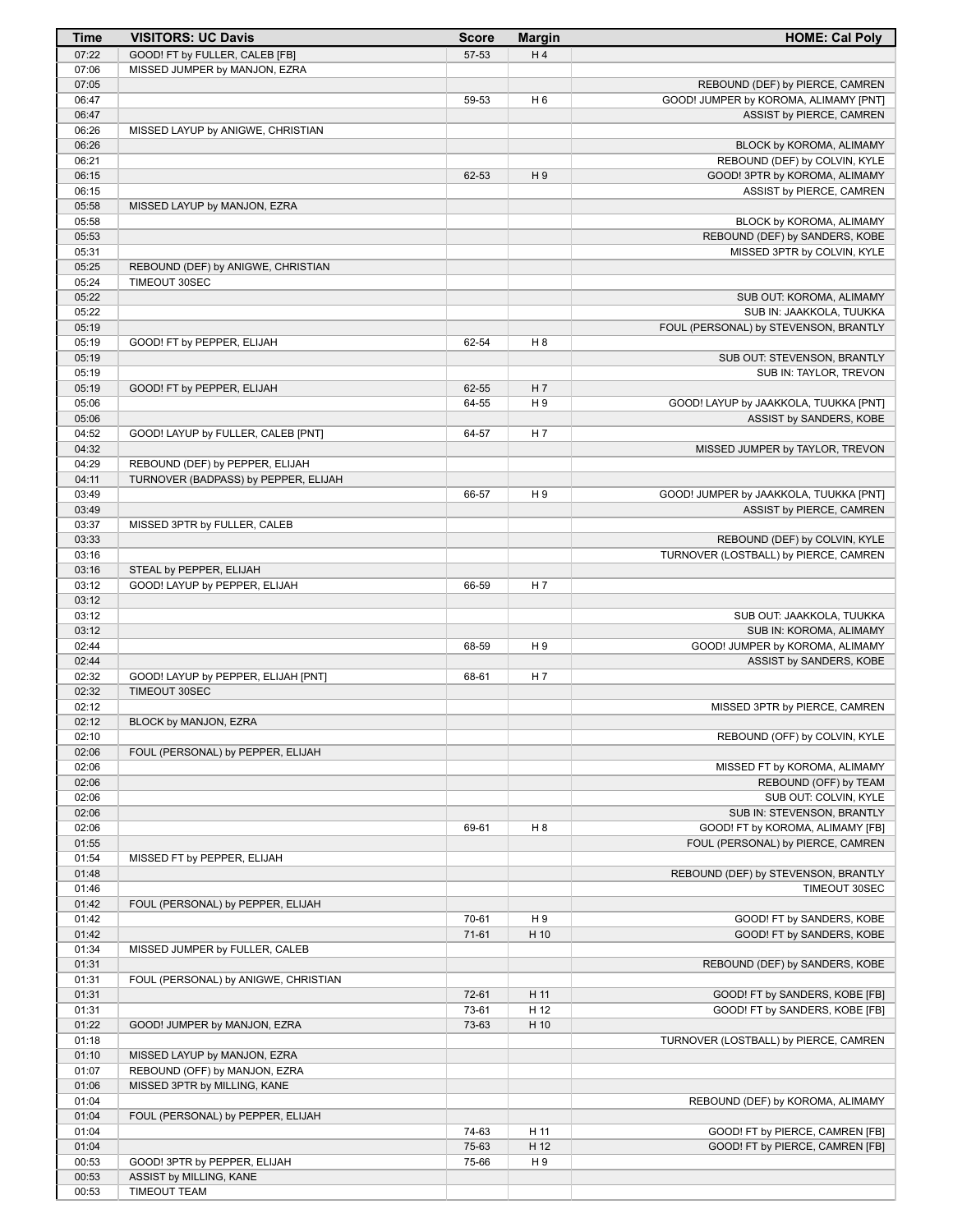| <b>Time</b> | <b>VISITORS: UC Davis</b>          | <b>Score</b> | <b>Margin</b>  | <b>HOME: Cal Poly</b>                 |
|-------------|------------------------------------|--------------|----------------|---------------------------------------|
| 00:53       |                                    |              |                | SUB OUT: KOROMA, ALIMAMY              |
| 00:53       |                                    |              |                | SUB IN: COLVIN, KYLE                  |
| 00:53       | SUB OUT: ANIGWE, CHRISTIAN         |              |                |                                       |
| 00:53       | SUB IN: ADEBAYO, ADE               |              |                |                                       |
| 00:46       | FOUL (PERSONAL) by MILLING, KANE   |              |                |                                       |
| 00:46       |                                    | 76-66        | H 10           | GOOD! FT by COLVIN, KYLE [FB]         |
| 00:46       | SUB OUT: ADEBAYO, ADE              |              |                |                                       |
| 00:46       | SUB IN: DEBRUHL, LEO               |              |                |                                       |
| 00:46       |                                    | 77-66        | H 11           | GOOD! FT by COLVIN, KYLE [FB]         |
| 00:46       |                                    |              |                | SUB OUT: COLVIN. KYLE                 |
| 00:46       |                                    |              |                | SUB IN: FRANKLIN, JULIEN              |
| 00:40       |                                    |              |                | FOUL (PERSONAL) by PIERCE, CAMREN     |
| 00:40       | GOOD! FT by MANJON, EZRA [FB]      | 77-67        | H 10           |                                       |
| 00:40       |                                    |              |                | SUB OUT: FRANKLIN, JULIEN             |
| 00:40       |                                    |              |                | SUB IN: COLVIN, KYLE                  |
| 00:40       | MISSED FT by MANJON, EZRA          |              |                |                                       |
| 00:40       |                                    |              |                | REBOUND (DEF) by TEAM                 |
| 00:40       | SUB OUT: FULLER, CALEB             |              |                |                                       |
| 00:40       | SUB IN: ADEBAYO, ADE               |              |                |                                       |
| 00:38       |                                    |              |                | FOUL (PERSONAL) by SANDERS, KOBE      |
| 00:38       |                                    |              |                | TURNOVER (OFFENSIVE) by SANDERS, KOBE |
| 00:38       | MISSED FT by ADEBAYO, ADE          |              |                |                                       |
| 00:38       | REBOUND (OFF) by TEAM              |              |                |                                       |
| 00:38       | GOOD! FT by ADEBAYO, ADE           | 77-68        | H <sub>9</sub> |                                       |
| 00:38       |                                    |              |                | SUB OUT: COLVIN, KYLE                 |
| 00:38       |                                    |              |                | SUB IN: KOROMA, ALIMAMY               |
| 00:38       | SUB OUT: DEBRUHL, LEO              |              |                |                                       |
| 00:38       | SUB OUT: ADEBAYO, ADE              |              |                |                                       |
| 00:38       | SUB IN: ANIGWE, CHRISTIAN          |              |                |                                       |
| 00:38       | SUB IN: FULLER, CALEB              |              |                |                                       |
| 00:35       | MISSED 3PTR by PEPPER, ELIJAH      |              |                |                                       |
| 00:29       |                                    |              |                | REBOUND (DEF) by KOROMA, ALIMAMY      |
| 00:23       | FOUL (PERSONAL) by MILLING, KANE   |              |                |                                       |
| 00:23       |                                    | 78-68        | H 10           | GOOD! FT by PIERCE, CAMREN            |
| 00:23       |                                    | 79-68        | H 11           | GOOD! FT by PIERCE, CAMREN            |
| 00:17       | GOOD! 3PTR by MILLING, KANE [FB]   | 79-71        | H 8            |                                       |
| 00:17       | ASSIST by MANJON, EZRA             |              |                |                                       |
| 00:15       | FOUL (PERSONAL) by PEPPER, ELIJAH  |              |                |                                       |
| 00:15       | SUB OUT: PEPPER, ELIJAH            |              |                |                                       |
| 00:15       | SUB IN: DEBRUHL, LEO               |              |                |                                       |
| 00:15       |                                    | 80-71        | H9             | GOOD! FT by STEVENSON, BRANTLY [FB]   |
| 00:15       |                                    |              |                | MISSED FT by STEVENSON, BRANTLY       |
| 00:14       | REBOUND (DEF) by ANIGWE, CHRISTIAN |              |                |                                       |
| 00:09       | GOOD! 3PTR by MILLING, KANE [FB]   | 80-74        | H <sub>6</sub> |                                       |
| 00:09       | ASSIST by MANJON, EZRA             |              |                |                                       |
| 00:09       |                                    |              |                | <b>TIMEOUT TEAM</b>                   |
| 00:08       | FOUL (PERSONAL) by FULLER, CALEB   |              |                |                                       |
| 00:08       |                                    | 81-74        | H 7            | GOOD! FT by STEVENSON, BRANTLY [FB]   |
| 00:08       |                                    | 82-74        | H8             | GOOD! FT by STEVENSON, BRANTLY [FB]   |
| 00:04       | MISSED 3PTR by MANJON, EZRA        |              |                |                                       |
| 00:01       |                                    |              |                | REBOUND (DEF) by TAYLOR, TREVON       |

# **UC Davis 74, Cal Poly 82**

| <b>Points (This Period)</b> | <b>UCD</b>     | <b>CPU</b>     |
|-----------------------------|----------------|----------------|
| In the Paint                | 18             | 18             |
| Off Turns                   | 5              |                |
| 2nd Chance                  | 5              |                |
| <b>Fast Break</b>           |                | 10             |
| Bench                       |                |                |
| Per Poss                    | 1.205<br>21/39 | 1.250<br>22/36 |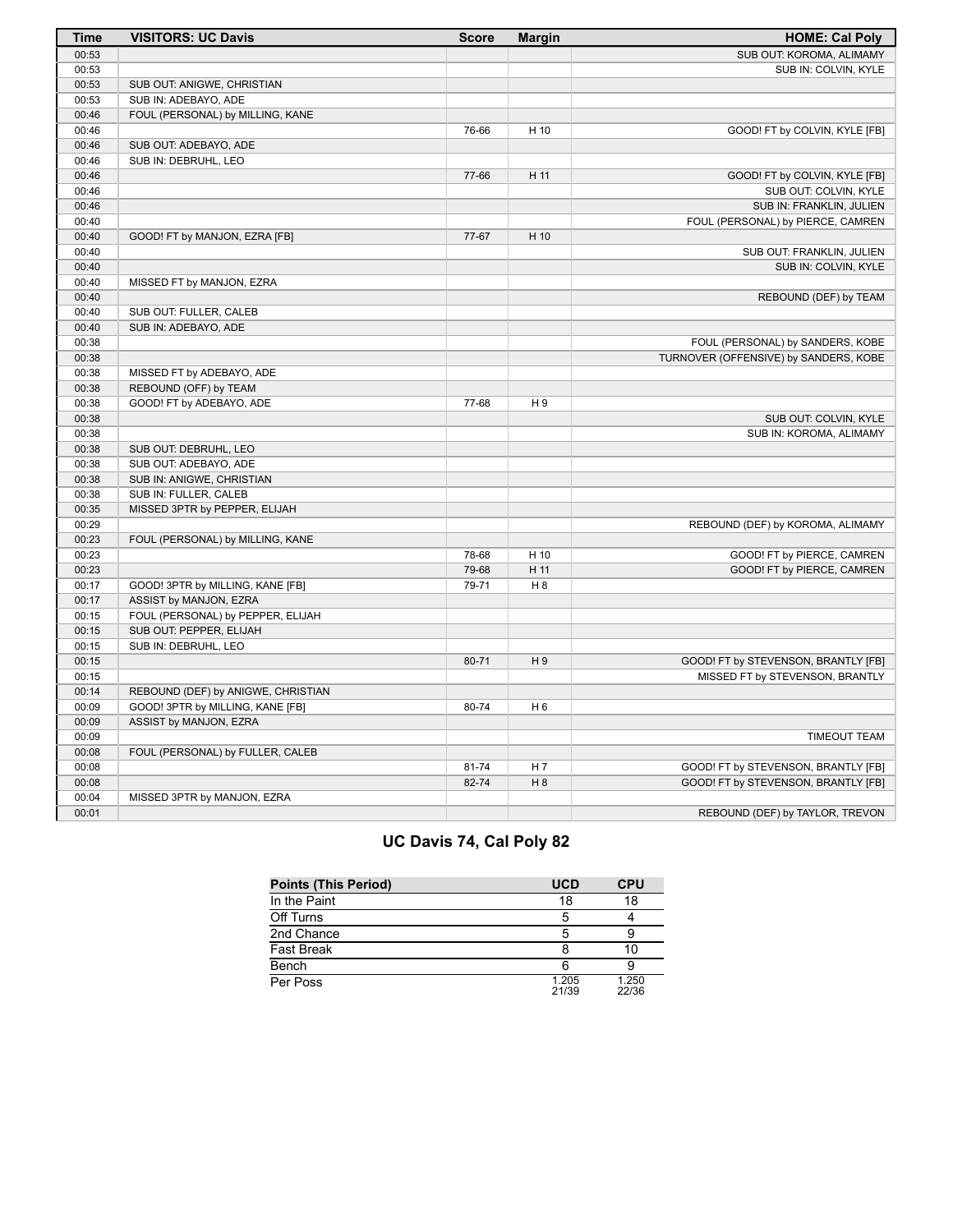#### **Official Scoring/Possession Reference Chart UC Davis vs Cal Poly Period 1 January 15, 2022 at Mott Athletics Center - San Luis Obispo**



#### **Period 1**

<mark>Starters:</mark><br>UC Davis: 4 ANIGWE,CHRISTIAN (F); 5 MANJON,EZRA (G); 11 FULLER,CALEB (G); 24 ADEBAYO,ADE (G); 40 PEPPER,ELIJAH (G);<br>Cal Poly: 1 PIERCE,CAMREN (G); 2 TAYLOR,TREVON (G); 4 STEVENSON,BRANTLY (F); 15 KOROMA,ALIMAMY

| <b>Time</b> | <b>VISITORS: UC Davis</b>              | <b>Score</b> | <b>Margin</b>  | <b>HOME: Cal Poly</b>                    |
|-------------|----------------------------------------|--------------|----------------|------------------------------------------|
| 19:34       |                                        | $2 - 0$      | H <sub>2</sub> | GOOD! LAYUP by KOROMA, ALIMAMY [PNT]     |
| 18:54       |                                        | $5-0$        | H <sub>5</sub> | GOOD! 3PTR by PIERCE, CAMREN             |
| 18:20       |                                        | $6-0$        | H <sub>6</sub> | GOOD! FT by PIERCE, CAMREN [FB]          |
| 17:42       |                                        | $8-0$        | H <sub>8</sub> | GOOD! LAYUP by KOROMA, ALIMAMY [PNT]     |
| 17:23       | GOOD! JUMPER by MANJON, EZRA           | $8 - 2$      | H <sub>6</sub> |                                          |
| 16:53       |                                        | $10-2$       | H <sub>8</sub> | GOOD! JUMPER by KOROMA, ALIMAMY          |
| 16:27       | GOOD! LAYUP by ANIGWE, CHRISTIAN       | $10 - 4$     | H <sub>6</sub> |                                          |
| 15:12       |                                        | $12 - 4$     | H <sub>8</sub> | GOOD! JUMPER by SANDERS, KOBE [PNT]      |
| 14:39       |                                        | $13 - 4$     | H9             | GOOD! FT by JAAKKOLA, TUUKKA             |
| 14:39       |                                        | $14 - 4$     | H 10           | GOOD! FT by JAAKKOLA, TUUKKA             |
| 12:32       | GOOD! LAYUP by MANJON, EZRA            | $14-6$       | H <sub>8</sub> |                                          |
| 12:04       |                                        | $16-6$       | H 10           | GOOD! LAYUP by FRANKLIN, JULIEN          |
| 11:38       |                                        | $19-6$       | H 13           | GOOD! 3PTR by KOROMA, ALIMAMY            |
| 11:18       | GOOD! FT by MILLING, KANE              | $19 - 7$     | H 12           |                                          |
| 10:50       |                                        | $21 - 7$     | H 14           | GOOD! LAYUP by COLVIN, KYLE [PNT]        |
| 09:46       | GOOD! LAYUP by ANIGWE, CHRISTIAN [PNT] | $21-9$       | H 12           |                                          |
| 09:10       |                                        | $22-9$       | H 13           | GOOD! FT by TAYLOR, TREVON [FB]          |
| 08:55       | GOOD! 3PTR by PEPPER, ELIJAH           | $22 - 12$    | H 10           |                                          |
| 08:12       | GOOD! LAYUP by ANIGWE, CHRISTIAN       | 22-14        | H <sub>8</sub> |                                          |
| 07:34       | GOOD! JUMPER by PEPPER, ELIJAH         | $22 - 16$    | H <sub>6</sub> |                                          |
| 06:00       |                                        | $25 - 16$    | H 9            | GOOD! 3PTR by PIERCE, CAMREN             |
| 05:05       |                                        | $27-16$      | H 11           | GOOD! LAYUP by STEVENSON, BRANTLY        |
| 04:47       | GOOD! JUMPER by MILLING, KANE [PNT]    | $27-18$      | H 9            |                                          |
| 04:21       |                                        | 29-18        | H 11           | GOOD! JUMPER by COLVIN, KYLE             |
| 03:42       |                                        | $30 - 18$    | H 12           | GOOD! FT by JAAKKOLA, TUUKKA             |
| 03:26       |                                        | $32 - 18$    | H 14           | GOOD! LAYUP by STEVENSON, BRANTLY [FB]   |
| 02:28       | GOOD! LAYUP by ANIGWE, CHRISTIAN       | 32-20        | H 12           |                                          |
| 01:56       | GOOD! JUMPER by MANJON, EZRA           | 32-22        | H 10           |                                          |
| 01:35       |                                        | 34-22        | H 12           | GOOD! JUMPER by STEVENSON, BRANTLY [PNT] |
| 01:15       | GOOD! 3PTR by MILLING, KANE            | 34-25        | H 9            |                                          |
| 00:34       | GOOD! LAYUP by ANIGWE, CHRISTIAN       | 34-27        | H <sub>7</sub> |                                          |
| 00:08       |                                        | 37-27        | H 10           | GOOD! 3PTR by COLVIN, KYLE               |

**UC Davis 27, Cal Poly 37**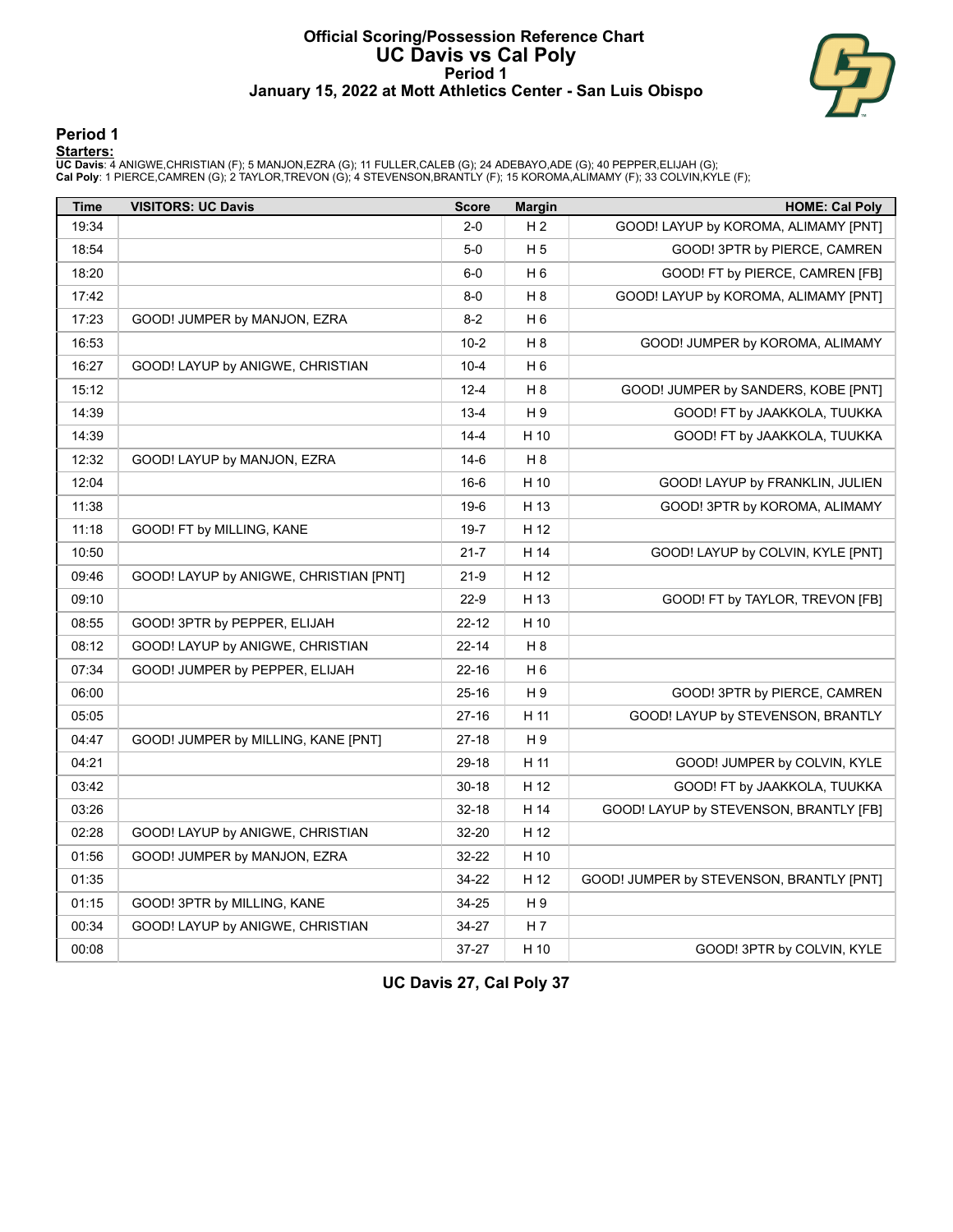#### **Official Scoring/Possession Reference Chart UC Davis vs Cal Poly Period 2 January 15, 2022 at Mott Athletics Center - San Luis Obispo**



### **Period 2**

<mark>Starters:</mark><br>UC Davis: 4 ANIGWE,CHRISTIAN (F); 5 MANJON,EZRA (G); 11 FULLER,CALEB (G); 24 ADEBAYO,ADE (G); 40 PEPPER,ELIJAH (G);<br>Cal Poly: 1 PIERCE,CAMREN (G); 2 TAYLOR,TREVON (G); 4 STEVENSON,BRANTLY (F); 15 KOROMA,ALIMAMY

| Time  | <b>VISITORS: UC Davis</b>               | <b>Score</b> | <b>Margin</b>  | <b>HOME: Cal Poly</b>                  |
|-------|-----------------------------------------|--------------|----------------|----------------------------------------|
| 18:48 |                                         | 39-27        | H 12           | GOOD! LAYUP by TAYLOR, TREVON [PNT]    |
| 18:34 | GOOD! JUMPER by MANJON, EZRA            | 39-29        | H 10           |                                        |
| 18:01 |                                         | 40-29        | H 11           | GOOD! FT by COLVIN, KYLE               |
| 18:01 |                                         | 41-29        | H 12           | GOOD! FT by COLVIN, KYLE               |
| 17:31 |                                         | 42-29        | H 13           | GOOD! FT by TAYLOR, TREVON             |
| 17:31 |                                         | 43-29        | H 14           | GOOD! FT by TAYLOR, TREVON             |
| 17:17 | GOOD! 3PTR by FULLER, CALEB             | 43-32        | H 11           |                                        |
| 16:54 |                                         | 45-32        | H 13           | GOOD! LAYUP by PIERCE, CAMREN          |
| 16:30 | GOOD! JUMPER by ANIGWE, CHRISTIAN [PNT] | 45-34        | H 11           |                                        |
| 15:13 |                                         | 46-34        | H 12           | GOOD! FT by JAAKKOLA, TUUKKA           |
| 15:03 | GOOD! DUNK by ANIGWE, CHRISTIAN         | 46-36        | H 10           |                                        |
| 14:29 | GOOD! LAYUP by ANIGWE, CHRISTIAN        | 46-38        | H <sub>8</sub> |                                        |
| 13:41 | GOOD! LAYUP by ANIGWE, CHRISTIAN [PNT]  | 46-40        | H <sub>6</sub> |                                        |
| 12:37 | GOOD! JUMPER by ANIGWE, CHRISTIAN [PNT] | 46-42        | H 4            |                                        |
| 12:06 | GOOD! JUMPER by PEPPER, ELIJAH          | 46-44        | H <sub>2</sub> |                                        |
| 11:50 |                                         | 48-44        | H4             | GOOD! LAYUP by TAYLOR, TREVON [PNT]    |
| 10:51 |                                         | 50-44        | H <sub>6</sub> | GOOD! LAYUP by KOROMA, ALIMAMY [PNT]   |
| 10:13 | GOOD! JUMPER by MANJON, EZRA            | 50-46        | H 4            |                                        |
| 09:27 |                                         | 51-46        | H <sub>5</sub> | GOOD! FT by PIERCE, CAMREN             |
| 09:27 |                                         | 52-46        | H <sub>6</sub> | GOOD! FT by PIERCE, CAMREN             |
| 09:13 | GOOD! LAYUP by MANJON, EZRA [PNT]       | 52-48        | H4             |                                        |
| 08:49 | GOOD! FT by MANJON, EZRA                | 52-49        | H <sub>3</sub> |                                        |
| 08:26 | GOOD! 3PTR by FULLER, CALEB             | 52-52        | $\mathsf T$    |                                        |
| 08:00 |                                         | 55-52        | $H_3$          | GOOD! 3PTR by STEVENSON, BRANTLY       |
| 07:22 |                                         | 57-52        | H <sub>5</sub> | GOOD! LAYUP by KOROMA, ALIMAMY         |
| 07:22 | GOOD! FT by FULLER, CALEB [FB]          | 57-53        | H 4            |                                        |
| 06:47 |                                         | 59-53        | H <sub>6</sub> | GOOD! JUMPER by KOROMA, ALIMAMY [PNT]  |
| 06:15 |                                         | 62-53        | H 9            | GOOD! 3PTR by KOROMA, ALIMAMY          |
| 05:19 | GOOD! FT by PEPPER, ELIJAH              | 62-54        | H <sub>8</sub> |                                        |
| 05:19 | GOOD! FT by PEPPER, ELIJAH              | 62-55        | H 7            |                                        |
| 05:06 |                                         | 64-55        | H 9            | GOOD! LAYUP by JAAKKOLA, TUUKKA [PNT]  |
| 04:52 | GOOD! LAYUP by FULLER, CALEB [PNT]      | 64-57        | H 7            |                                        |
| 03:49 |                                         | 66-57        | H 9            | GOOD! JUMPER by JAAKKOLA, TUUKKA [PNT] |
| 03:12 | GOOD! LAYUP by PEPPER, ELIJAH           | 66-59        | H 7            |                                        |
| 02:44 |                                         | 68-59        | H 9            | GOOD! JUMPER by KOROMA, ALIMAMY        |
| 02:32 | GOOD! LAYUP by PEPPER, ELIJAH [PNT]     | 68-61        | H 7            |                                        |
| 02:06 |                                         | 69-61        | H <sub>8</sub> | GOOD! FT by KOROMA, ALIMAMY [FB]       |
| 01:42 |                                         | 70-61        | H 9            | GOOD! FT by SANDERS, KOBE              |
| 01:42 |                                         | 71-61        | H 10           | GOOD! FT by SANDERS, KOBE              |
| 01:31 |                                         | 72-61        | H 11           | GOOD! FT by SANDERS, KOBE [FB]         |
| 01:31 |                                         | 73-61        | H 12           | GOOD! FT by SANDERS, KOBE [FB]         |
| 01:22 | GOOD! JUMPER by MANJON, EZRA            | 73-63        | H 10           |                                        |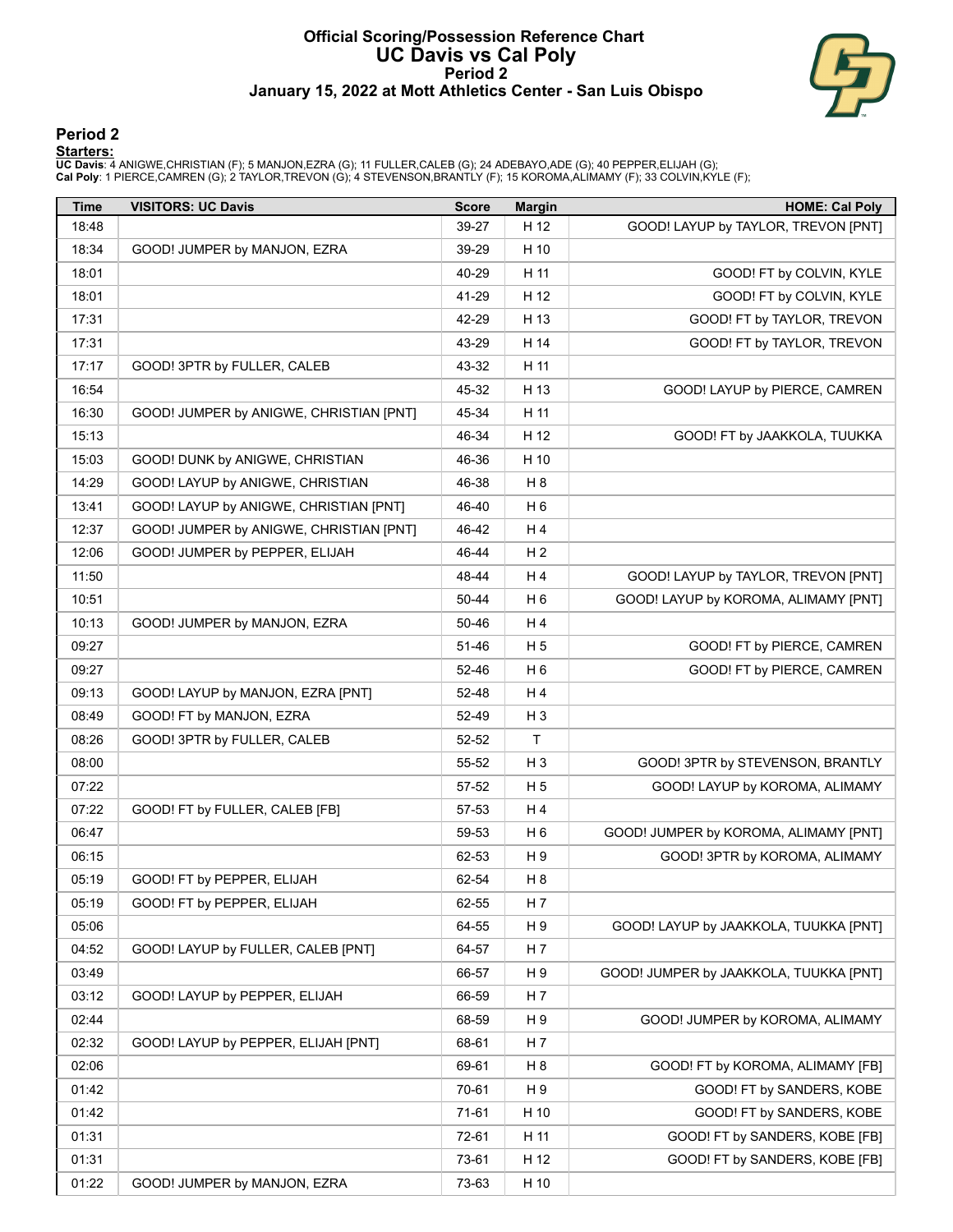| <b>Time</b> | <b>VISITORS: UC Davis</b>        | <b>Score</b> | <b>Margin</b>  | <b>HOME: Cal Poly</b>               |
|-------------|----------------------------------|--------------|----------------|-------------------------------------|
| 01:04       |                                  | 74-63        | H 11           | GOOD! FT by PIERCE, CAMREN [FB]     |
| 01:04       |                                  | 75-63        | H 12           | GOOD! FT by PIERCE, CAMREN [FB]     |
| 00:53       | GOOD! 3PTR by PEPPER, ELIJAH     | 75-66        | H 9            |                                     |
| 00:46       |                                  | 76-66        | H 10           | GOOD! FT by COLVIN, KYLE [FB]       |
| 00:46       |                                  | 77-66        | H 11           | GOOD! FT by COLVIN, KYLE [FB]       |
| 00:40       | GOOD! FT by MANJON, EZRA [FB]    | 77-67        | H 10           |                                     |
| 00:38       | GOOD! FT by ADEBAYO, ADE         | 77-68        | H 9            |                                     |
| 00:23       |                                  | 78-68        | H 10           | GOOD! FT by PIERCE, CAMREN          |
| 00:23       |                                  | 79-68        | H 11           | GOOD! FT by PIERCE, CAMREN          |
| 00:17       | GOOD! 3PTR by MILLING, KANE [FB] | 79-71        | H 8            |                                     |
| 00:15       |                                  | 80-71        | H 9            | GOOD! FT by STEVENSON, BRANTLY [FB] |
| 00:09       | GOOD! 3PTR by MILLING, KANE [FB] | 80-74        | H 6            |                                     |
| 00:08       |                                  | 81-74        | H <sub>7</sub> | GOOD! FT by STEVENSON, BRANTLY [FB] |
| 00:08       |                                  | 82-74        | H 8            | GOOD! FT by STEVENSON, BRANTLY [FB] |

**UC Davis 74, Cal Poly 82**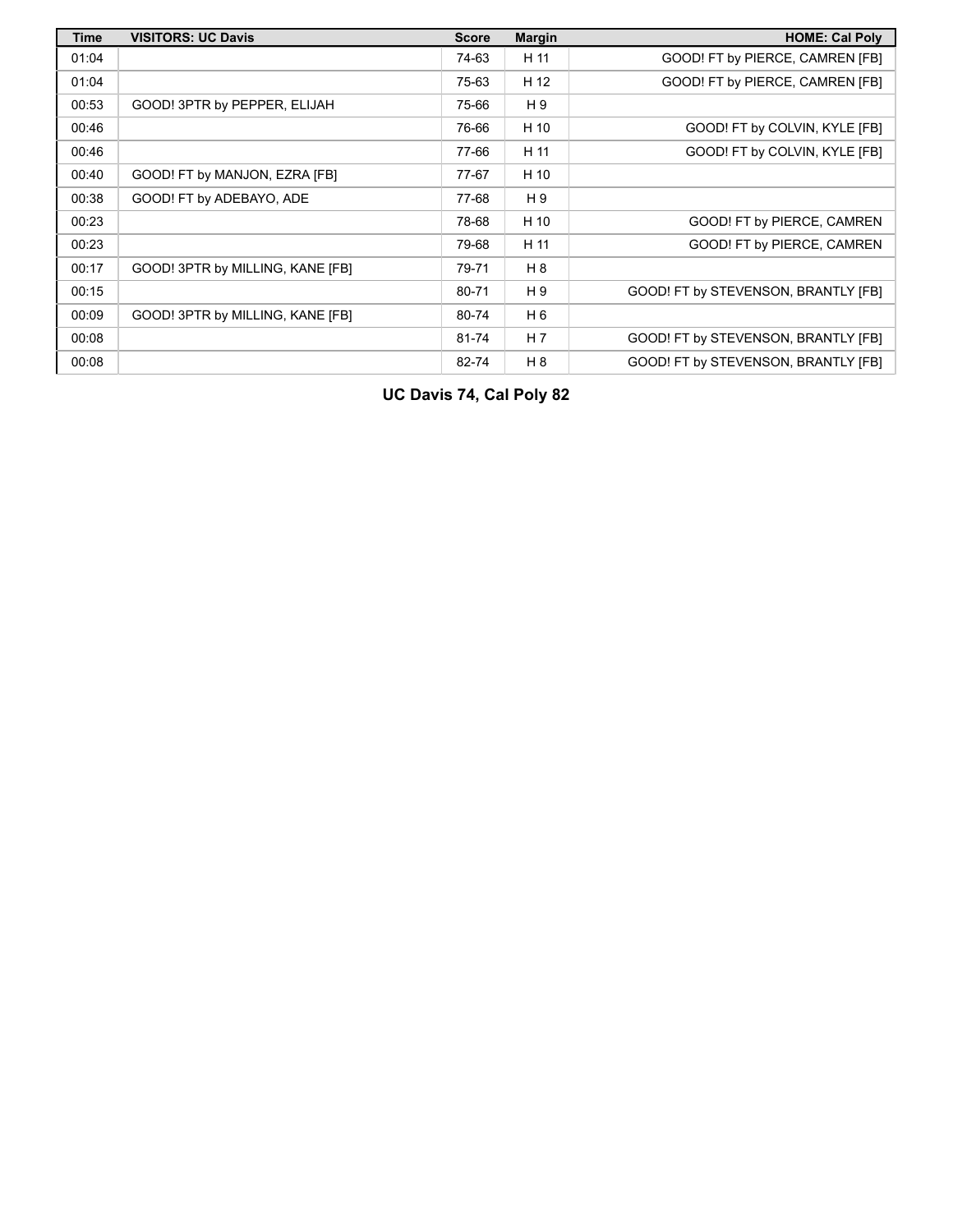#### **Official Substitutions Log UC Davis vs Cal Poly Period 1 January 15, 2022 at Mott Athletics Center - San Luis Obispo**



| January 15, 2022 at Mott Athletics Center - San Luis Obispc |  |
|-------------------------------------------------------------|--|
|-------------------------------------------------------------|--|

| <b>VISITORS: UC Davis</b>    | Time  | <b>Score</b> | <b>HOME: Cal Poly</b>       |
|------------------------------|-------|--------------|-----------------------------|
| 4 ANIGWE, CHRISTIAN          |       |              | 1 PIERCE, CAMREN            |
| 5 MANJON, EZRA               |       |              | 2 TAYLOR, TREVON            |
| 11 FULLER, CALEB             |       |              | 4 STEVENSON.BRANTLY         |
| 24 ADEBAYO, ADE              |       |              | 15 KOROMA, ALIMAMY          |
| 40 PEPPER, ELIJAH            |       |              | 33 COLVIN, KYLE             |
|                              | 15:40 | $4 - 10$     | SUB OUT: PIERCE, CAMREN     |
|                              | 15:40 |              | SUB OUT: KOROMA, ALIMAMY    |
|                              | 15:40 |              | SUB IN: SANDERS, KOBE       |
|                              | 15:40 |              | SUB IN: JAAKKOLA, TUUKKA    |
| SUB OUT: 24 ADEBAYO, ADE     | 14:54 | $4 - 12$     |                             |
| SUB IN: 0 MILLING, KANE      | 14:54 |              |                             |
|                              | 14:39 | $4 - 13$     | SUB OUT: COLVIN, KYLE       |
|                              | 14:39 |              | SUB IN: FRANKLIN, JULIEN    |
| SUB OUT: 4 ANIGWE, CHRISTIAN | 14:39 |              |                             |
| SUB IN: 3 MURPHY, AARON      | 14:39 |              |                             |
|                              | 14:02 | $4 - 14$     | SUB OUT: STEVENSON, BRANTLY |
|                              | 14:02 |              | SUB OUT: JAAKKOLA, TUUKKA   |
|                              | 14:02 |              | SUB IN: KOROMA, ALIMAMY     |
|                              | 14:02 |              | SUB IN: PIERCE, CAMREN      |
|                              | 12:54 | $4 - 14$     | SUB OUT: TAYLOR, TREVON     |
|                              | 12:54 |              | SUB IN: STEVENSON, BRANTLY  |
|                              | 11:18 | $6 - 19$     | SUB OUT: SANDERS, KOBE      |
|                              | 11:18 |              | SUB IN: COLVIN, KYLE        |
| SUB OUT: 11 FULLER, CALEB    | 11:18 |              |                             |
| SUB IN: 24 ADEBAYO.ADE       | 11:18 |              |                             |
| SUB OUT: 3 MURPHY, AARON     | 11:18 |              |                             |
| SUB IN: 4 ANIGWE, CHRISTIAN  | 11:18 |              |                             |
|                              | 09:39 | $9 - 21$     | SUB OUT: PIERCE, CAMREN     |
|                              | 09:39 |              | SUB OUT: FRANKLIN, JULIEN   |
|                              | 09:39 |              | SUB IN: TAYLOR, TREVON      |
|                              | 09:39 |              | SUB IN: SANDERS, KOBE       |
| SUB OUT: 24 ADEBAYO, ADE     | 09:10 | $9 - 21$     |                             |
| SUB IN: 11 FULLER, CALEB     | 09:10 |              |                             |
|                              | 08:30 | 12-22        | SUB OUT: STEVENSON, BRANTLY |
|                              | 08:30 |              | SUB IN: PIERCE, CAMREN      |
| SUB OUT: 4 ANIGWE, CHRISTIAN | 06:23 | 16-22        |                             |
| SUB OUT: 11 FULLER, CALEB    | 06:23 |              |                             |
| SUB IN: 3 MURPHY, AARON      | 06:23 |              |                             |
| SUB IN: 24 ADEBAYO, ADE      | 06:23 |              |                             |
| SUB OUT: 5 MANJON, EZRA      | 06:17 | 16-22        |                             |
| SUB IN: 10 DEBRUHL, LEO      | 06:17 |              |                             |
|                              | 06:07 | 16-22        | SUB OUT: SANDERS, KOBE      |
|                              | 06:07 |              | SUB OUT: KOROMA, ALIMAMY    |
|                              | 06:07 |              | SUB IN: STEVENSON, BRANTLY  |
|                              | 06:07 |              | SUB IN: JAAKKOLA, TUUKKA    |
| SUB OUT: 24 ADEBAYO, ADE     | 05:13 | 16-25        |                             |
| SUB IN: 5 MANJON, EZRA       | 05:13 |              |                             |
|                              | 03:42 | 18-30        | SUB OUT: JAAKKOLA, TUUKKA   |
|                              | 03:42 |              | SUB IN: KOROMA, ALIMAMY     |
| SUB OUT: 3 MURPHY, AARON     | 03:42 |              |                             |
| SUB IN: 4 ANIGWE, CHRISTIAN  | 03:42 |              |                             |
|                              | 03:15 | 18-32        | SUB OUT: PIERCE, CAMREN     |
|                              | 03:15 |              | SUB IN: SANDERS, KOBE       |
|                              | 03:00 | 18-32        | SUB OUT: SANDERS, KOBE      |
|                              | 03:00 |              | SUB IN: PIERCE, CAMREN      |
|                              | 02:09 | 20-32        | SUB OUT: KOROMA, ALIMAMY    |
|                              | 02:09 |              | SUB IN: FRANKLIN, JULIEN    |
|                              | 00:34 | 27-34        | SUB OUT: FRANKLIN, JULIEN   |
|                              | 00:34 |              | SUB IN: KOROMA, ALIMAMY     |
| SUB OUT: 10 DEBRUHL, LEO     | 00:34 |              |                             |
| SUB IN: 24 ADEBAYO, ADE      | 00:34 |              |                             |

**UC Davis 27, Cal Poly 37**